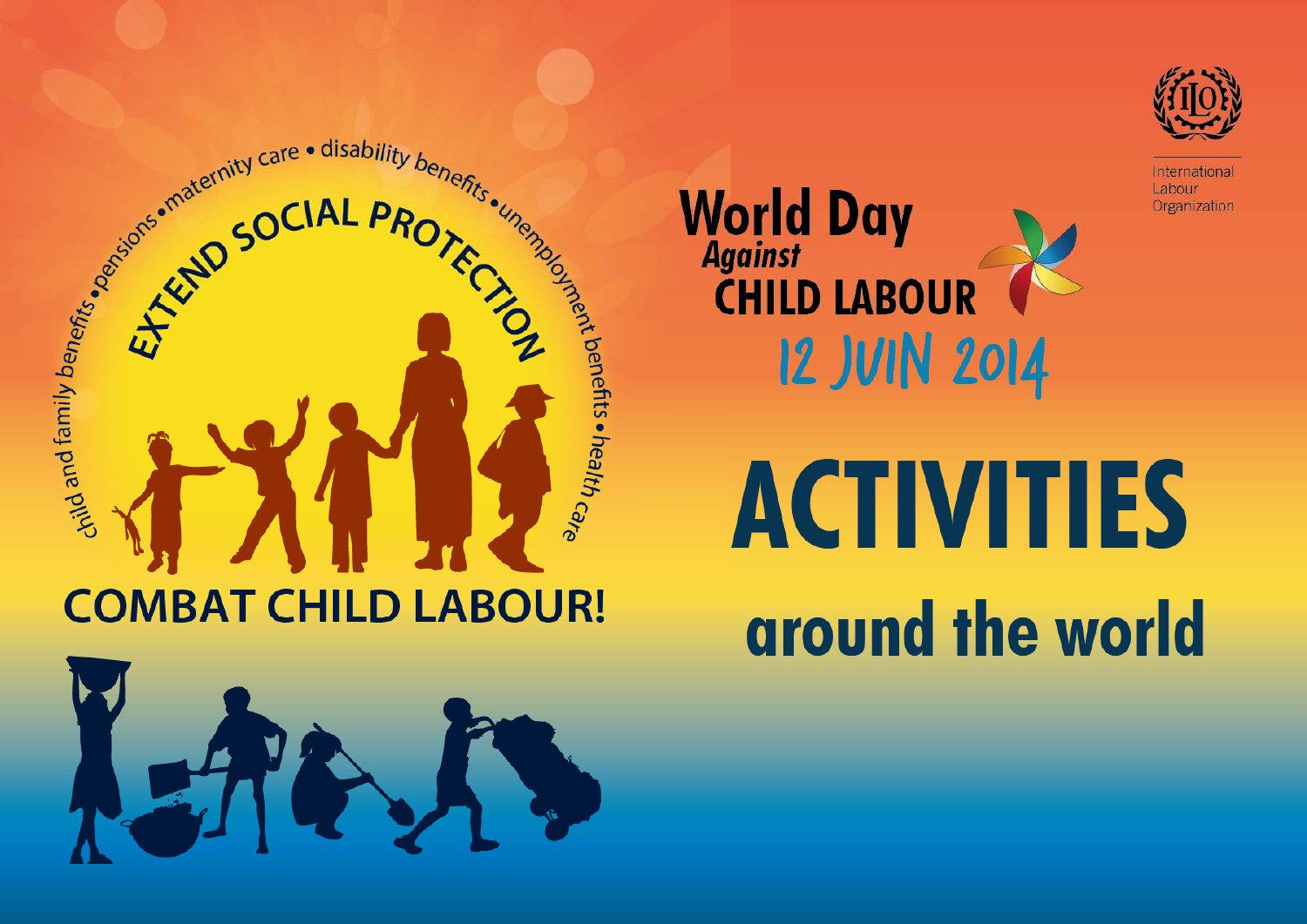| <b>WHERE</b>                                                  | <b>EVENTS/ACTIVITIES</b><br>(provisional list)                                                                                                                                                                                                                                                                                                                                                                                                                                                                                                                                                                                                          | <b>LOCAL CONTACT</b>                         | <b>HQ CONTACT</b>                      |
|---------------------------------------------------------------|---------------------------------------------------------------------------------------------------------------------------------------------------------------------------------------------------------------------------------------------------------------------------------------------------------------------------------------------------------------------------------------------------------------------------------------------------------------------------------------------------------------------------------------------------------------------------------------------------------------------------------------------------------|----------------------------------------------|----------------------------------------|
| <b>Argentina</b>                                              | The Asociación Civil de Azoteca, a local NGO, will implement a campaign to<br>celebrate World Day. Short interviews with experts on social protection and<br>child labour will be broadcast on radio stations throughout the country.                                                                                                                                                                                                                                                                                                                                                                                                                   | <b>Gustavo Ponce</b><br>ponce@ilo.org        | Lars Johansen<br>johansen@ilo.org      |
|                                                               | La Asociación Civil de Azoteca, una ONG local, pondrá en práctica una<br>campaña para celebrar el Día mundial de 2014 que difundirá en las<br>estaciones de radio del país. La emisión de radio incluirá entrevistas cortas<br>de expertos sobre la protección social y el trabajo infantil.                                                                                                                                                                                                                                                                                                                                                            |                                              |                                        |
| <b>Belgium</b><br><b>Brussels</b><br>(EU) /<br><b>Benelux</b> | ILO Brussels will participate in the European Youth Event 2014 in<br>Strasbourg, jointly organized by the European Parliament and the European<br>Youth Forum, to promote the Red Card to Child Labour campaign and<br>encourage youth to join the Red Card Thunderclap. The Thunderclap will be<br>promoted through social media channels and Benelux, EU youth media and<br>special interest media. In addition, Benelux/EU ambassadors/partners will<br>be mobilized for the campaign including football clubs and associations,<br>artists, singers, actors, Prime Ministers/Ministers, European Commission<br>and Parliament (MEPs and President). | <b>ILO Brussels</b><br>brussels@ilo.org      | <b>Rosalind Yarde</b><br>yarde@ilo.org |
| <b>Benin</b>                                                  | Benin will celebrate World Day with:<br>• a TV debate on the role of social protection in the fight against child<br>labour and on the implementation of ILO Recommendation No. 202 by<br>Benin;<br>a radio magazine programme on the role of social protection in the fight<br>$\bullet$<br>against child labour;                                                                                                                                                                                                                                                                                                                                      | <b>François Gautho</b><br>gautfranc@yahoo.fr | Alexandre Soho<br>soho@ilo.org         |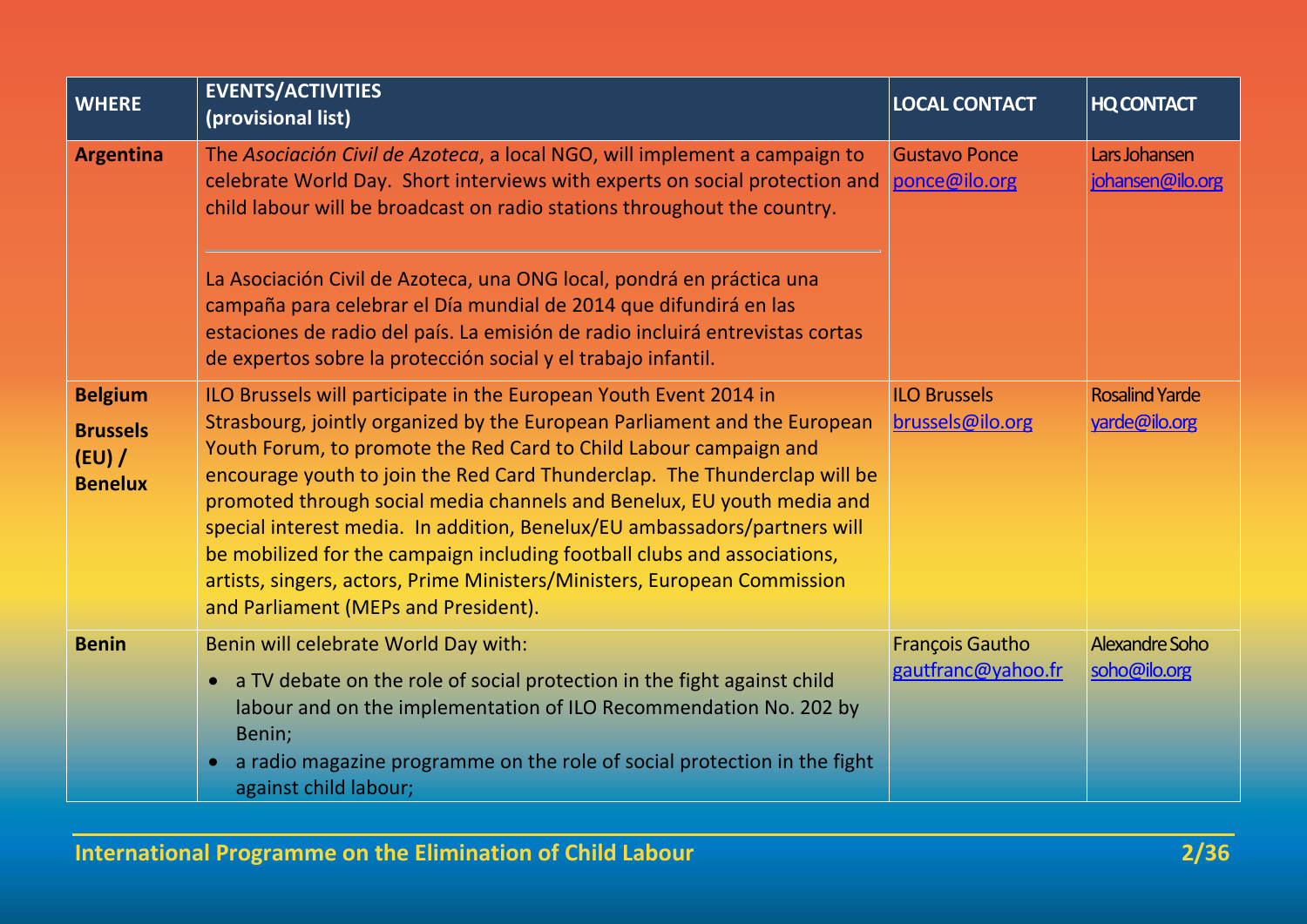| <b>WHERE</b>   | <b>EVENTS/ACTIVITIES</b><br>(provisional list)                                                                                                                                                                                                               | <b>LOCAL CONTACT</b> | <b>HQ CONTACT</b> |
|----------------|--------------------------------------------------------------------------------------------------------------------------------------------------------------------------------------------------------------------------------------------------------------|----------------------|-------------------|
|                | • a sketch by SOS Children's Village (ECOWAS II) against child labour;<br>a newspaper article on the role of social protection in the fight against<br>child labour;<br>a caravan/procession on 12 June and 16 June (Day of the African Child).<br>$\bullet$ |                      |                   |
|                | Bénin fêtera la Journée mondiale en organisant diverses activités:                                                                                                                                                                                           |                      |                   |
|                | un débat télévisé sur le rôle de la protection sociale dans la lutte contre<br>$\bullet$<br>le travail des enfants et la mise en œuvre de la Recommandation nº 202<br>par le Bénin;                                                                          |                      |                   |
|                | un magazine à la radio de diffusion sur le rôle de la protection sociale<br>dans la lutte contre le travail des enfants;                                                                                                                                     |                      |                   |
|                | un sketch (ECOWAS II) SOS Village des enfants contre le travail des<br>$\bullet$<br>enfants;                                                                                                                                                                 |                      |                   |
|                | un article qui sera publié dans un journal d'audience générale sur le rôle<br>$\bullet$<br>de la protection sociale dans la lutte contre le travail des enfants;<br>caravane / procession le 12 juin et 16 juin (Journée de l'enfant africain).              |                      |                   |
| <b>Bolivia</b> | In collaboration with the Ministry of Labour, Employment and Social                                                                                                                                                                                          | Ana Rouzena Zuazo    | Lars Johannsen    |
|                | Security and partner institutions, the following activities will be held                                                                                                                                                                                     | zuazo@ilo.org        | Johannsen@ilo.org |
|                | throughout the month of June in Bolivia.                                                                                                                                                                                                                     |                      | Patrick Quin      |
|                | A press conference to raise awareness about social protection. It will be<br>$\bullet$                                                                                                                                                                       |                      | quinn@ilo.org     |
|                | held in the Ministry of Labour, with local authorities.                                                                                                                                                                                                      |                      |                   |
|                | IPEC joins in the launch of a radio drama "Tripitas" which chronicles the<br>$\bullet$                                                                                                                                                                       |                      |                   |
|                | life of a child labourer and the impact of child labour.                                                                                                                                                                                                     |                      |                   |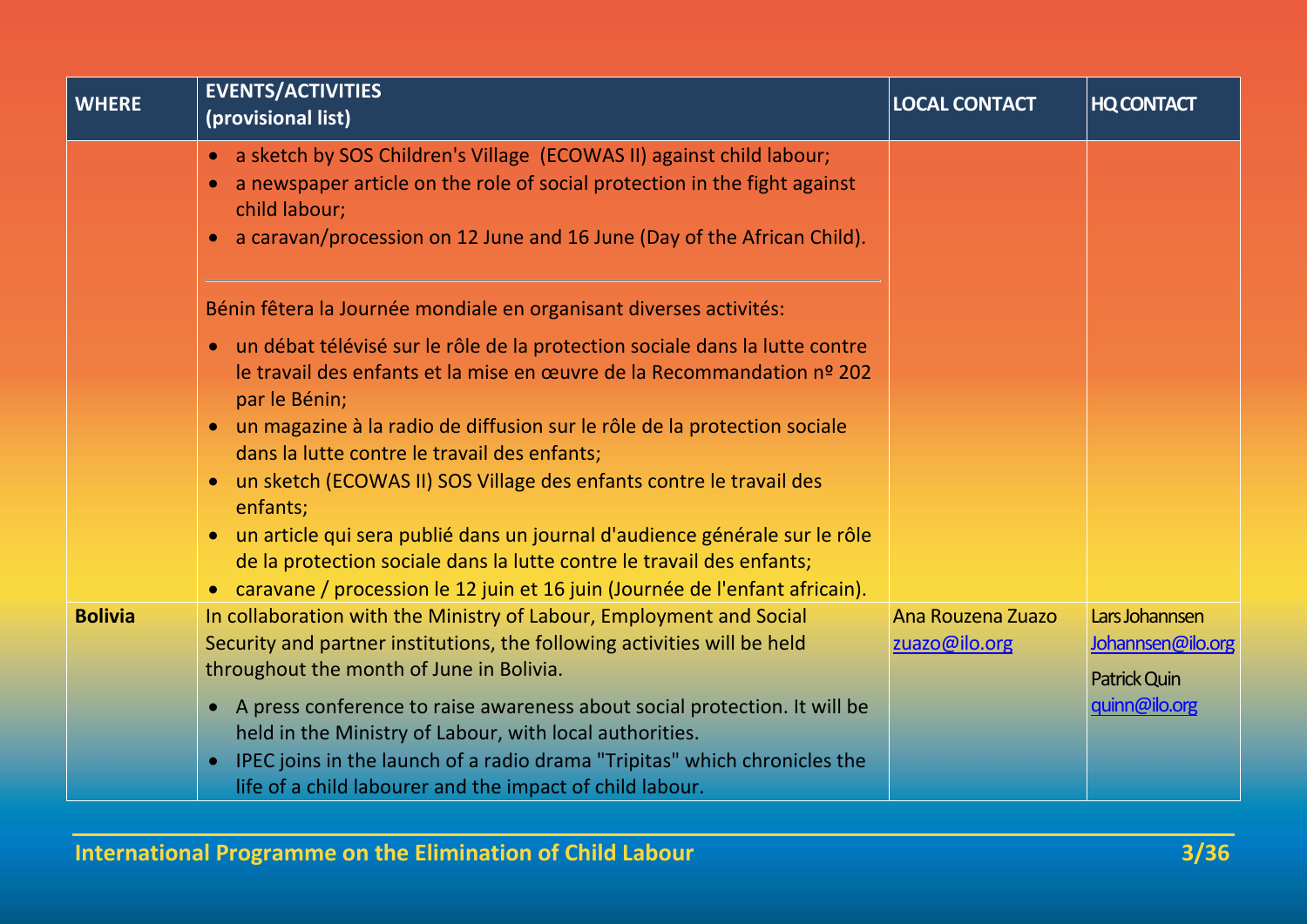| <b>WHERE</b> | <b>EVENTS/ACTIVITIES</b><br>(provisional list)                                                                                                                                                                                                                                                                                                                                                                                                                                                                                                                                                                                                                                                                                                                                                                                                                                                                                                                                                                                            | <b>LOCAL CONTACT</b> | <b>HQ CONTACT</b> |
|--------------|-------------------------------------------------------------------------------------------------------------------------------------------------------------------------------------------------------------------------------------------------------------------------------------------------------------------------------------------------------------------------------------------------------------------------------------------------------------------------------------------------------------------------------------------------------------------------------------------------------------------------------------------------------------------------------------------------------------------------------------------------------------------------------------------------------------------------------------------------------------------------------------------------------------------------------------------------------------------------------------------------------------------------------------------|----------------------|-------------------|
|              | Public awareness raising shows will take place simultaneously in the<br>$\bullet$<br>capitals of departments and regions with the highest incidence of child<br>labour: Riberalta, Potosi, Santa Cruz and Bermejo.<br>An investigative reporting contest on hazardous child labour, forced and<br>$\bullet$<br>child labour, for journalists and media nationwide.<br>Presentations in three discussion forums on the paper "Estudio sobre<br>$\bullet$<br>trabajo doméstico de niños, niñas y adolescentes en 5 municipios de<br>Bolivia", carried out thanks to the partnership between Universidad<br>Mayor de San Andrés, Federación de Trabajadoras del Hogar, Ministry of<br>Labour, UNICEF and IPEC.<br>Printing of banners, calendars and newsletters for awareness raising and<br>$\bullet$<br>mass communication.<br>Participation in audiovisual and print media at local and national levels<br>to spread the message about the importance of social protection in the<br>progressive elimination of child labour in Bolivia. |                      |                   |
|              | En Bolivia, en coordinación con el Ministerio de Trabajo, Empleo y Previsión<br>Social y las instituciones aliadas, se realizaran las siguientes actividades<br>durante todo el mes de Junio.                                                                                                                                                                                                                                                                                                                                                                                                                                                                                                                                                                                                                                                                                                                                                                                                                                             |                      |                   |
|              | • Una conferencia de prensa para sensibilizar sobre la protección social,<br>que tendrá lugar en el Ministerio de Trabajo, con autoridades.<br>El IPEC, se suma al lanzamiento de una radionovela "Tripitas", que relata<br>$\bullet$<br>la vida de un niño trabajador y el impacto del trabajo infantil.<br>Ferias públicas de sensibilización que se realizarán simultáneamente en                                                                                                                                                                                                                                                                                                                                                                                                                                                                                                                                                                                                                                                      |                      |                   |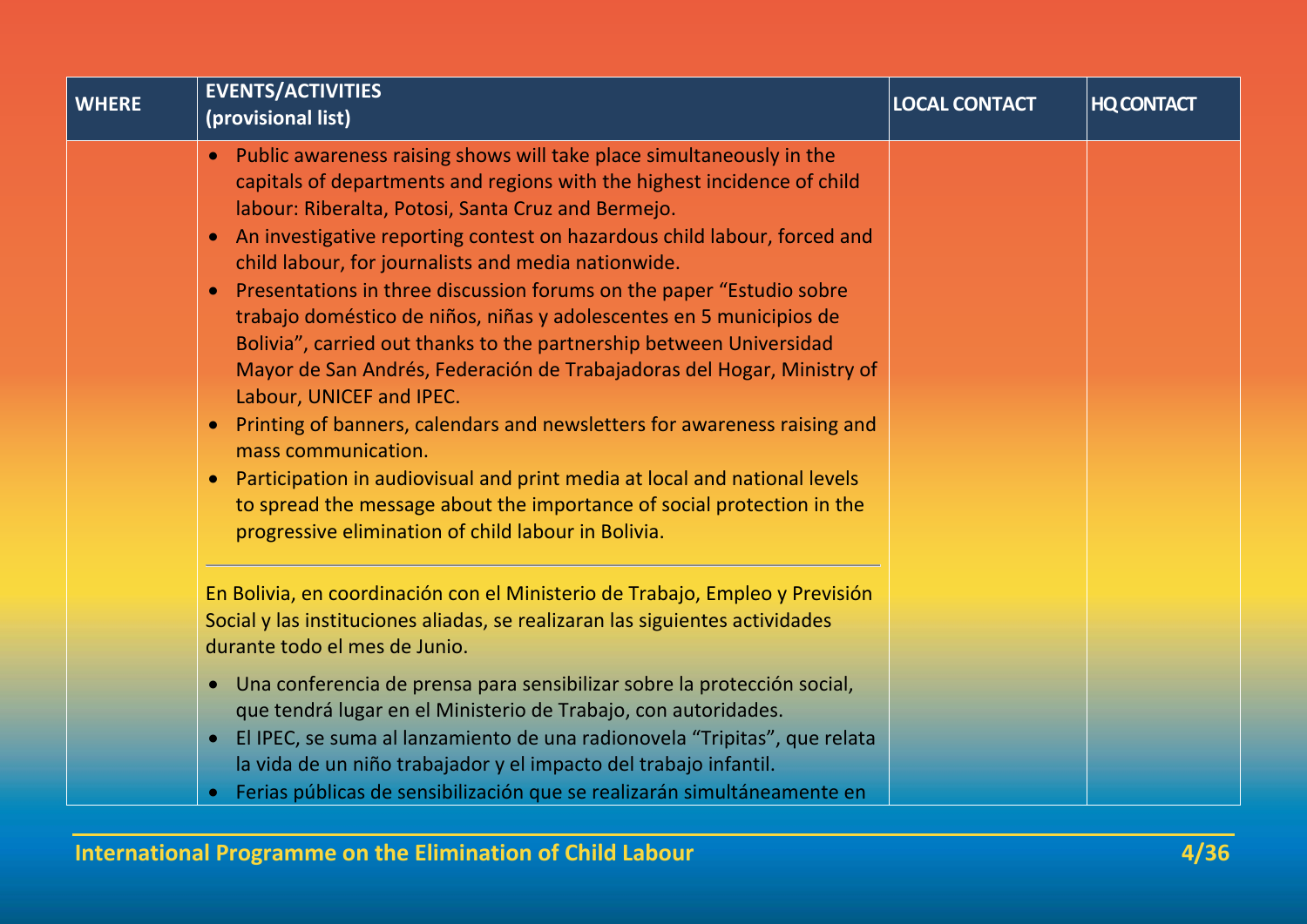| <b>WHERE</b>  | <b>EVENTS/ACTIVITIES</b><br>(provisional list)                                                                                                                                                                                                                                                                                                                                                                                                                                                                                                                                                                                                                                                                                                                                                                                                                                                                                                                                                                | <b>LOCAL CONTACT</b>                          | <b>HQ CONTACT</b>                |
|---------------|---------------------------------------------------------------------------------------------------------------------------------------------------------------------------------------------------------------------------------------------------------------------------------------------------------------------------------------------------------------------------------------------------------------------------------------------------------------------------------------------------------------------------------------------------------------------------------------------------------------------------------------------------------------------------------------------------------------------------------------------------------------------------------------------------------------------------------------------------------------------------------------------------------------------------------------------------------------------------------------------------------------|-----------------------------------------------|----------------------------------|
|               | las capitales de departamentos y regiones donde hay mayor incidencia<br>de trabajo infantil: Riberalta, Potosí, Santa Cruz y Bermejo.<br>Concurso de investigación periodística sobre trabajo infantil peligroso,<br>$\bullet$<br>forzado y explotación infantil, dirigido a periodistas y comunicadores a<br>nivel nacional.<br>Presentación en tres foros reflexivos, del "Estudio sobre trabajo<br>$\bullet$<br>doméstico de niños, niñas y adolescentes en 5 municipios de Bolivia",<br>realizado mediante alianza entre la Universidad Mayor, de San Andrés,<br>Federación de Trabajadoras del Hogar, Ministerio de Trabajo, UNICEF y<br>el IPEC.<br>Impresión de banners, calendarios y boletines para sensibilización y<br>$\bullet$<br>distribución masiva<br>Participación en medios de comunicación audiovisuales y escritos a<br>nivel local y nacional, para difundir el mensaje sobre la importancia de la<br>protección social en la eliminación progresiva del trabajo infantil en<br>Bolivia. |                                               |                                  |
| <b>Brazil</b> | ILO Brazil will organize activities in 6 regions to celebrate World Day on 12<br>June.                                                                                                                                                                                                                                                                                                                                                                                                                                                                                                                                                                                                                                                                                                                                                                                                                                                                                                                        | <b>Maria Claudia Falcão</b><br>falcao@ilo.org | Pedro Américo<br><b>Oliveira</b> |
|               | <b>Rio de Janeiro:</b>                                                                                                                                                                                                                                                                                                                                                                                                                                                                                                                                                                                                                                                                                                                                                                                                                                                                                                                                                                                        |                                               | oliveirap@ilo.org                |
|               | Launch of the 2014 edition of the Red Card to Child Labour campaign, in<br>$\bullet$<br>partnership with the Brazilian Government and the National Forum for<br>the Prevention and Elimination of Child Labour (FNPETI) with an aerial<br>image of participants forming a human pinwheel on Botafogo Beach.<br>Campaign materials will be distributed.                                                                                                                                                                                                                                                                                                                                                                                                                                                                                                                                                                                                                                                        |                                               |                                  |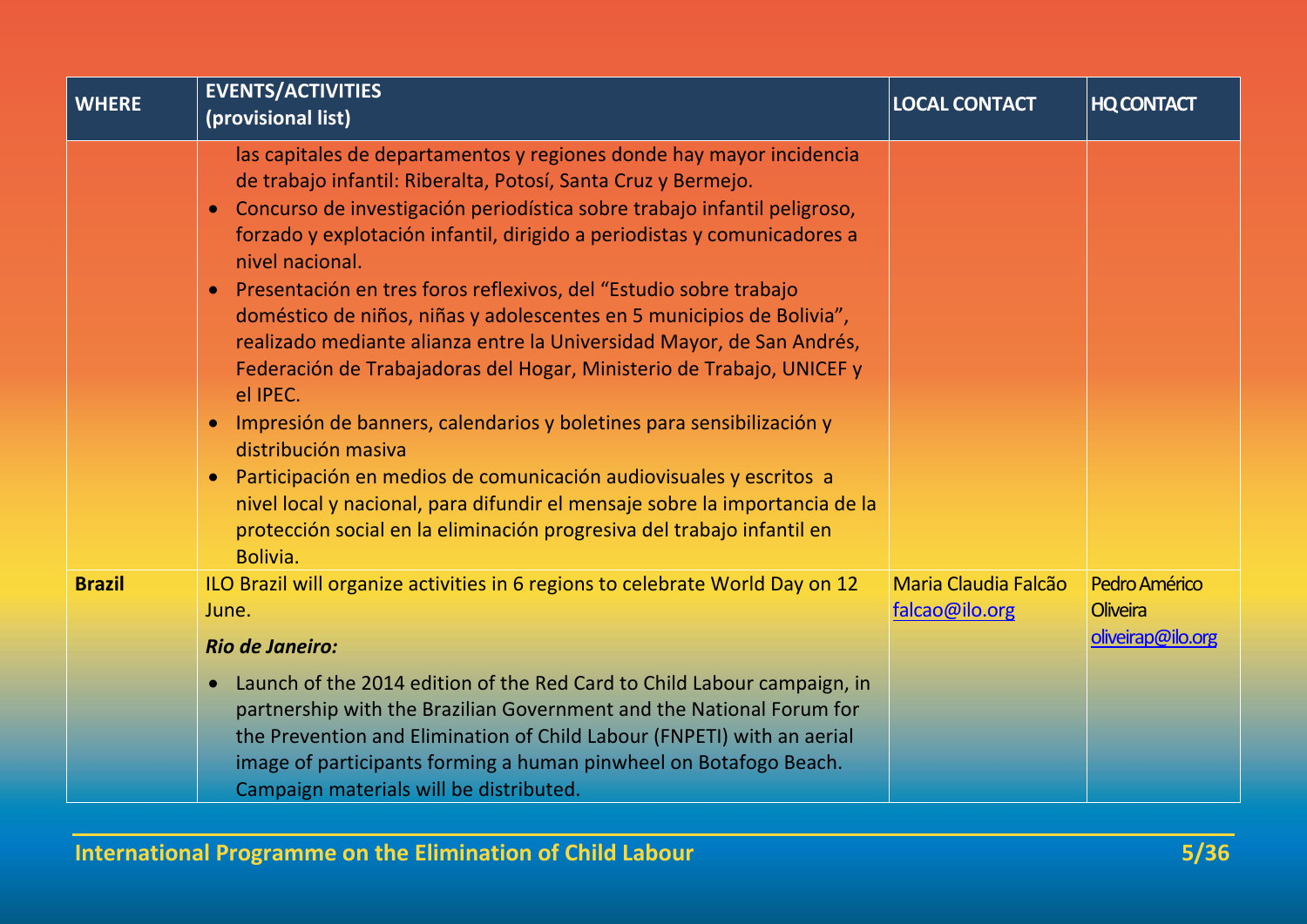| <b>WHERE</b> | <b>EVENTS/ACTIVITIES</b><br>(provisional list)                                                                                                                                                             | <b>LOCAL CONTACT</b> | <b>HQ CONTACT</b> |
|--------------|------------------------------------------------------------------------------------------------------------------------------------------------------------------------------------------------------------|----------------------|-------------------|
|              | <b>Rondonia:</b>                                                                                                                                                                                           |                      |                   |
|              | Parque dos Tanques, in Porto Velho: distribution of campaign and<br>$\bullet$<br>information material on the benefits of engaging children at risk of child<br>labour in sports activity.<br><b>Bahia:</b> |                      |                   |
|              | Distribution of campaign material at the International Airport and the<br>$\bullet$<br>Interstate Bus Station in Salvador.<br><b>Pernambuco:</b>                                                           |                      |                   |
|              | Flashmob – "Children don't work" with children and teachers in Recife's<br>$\bullet$<br>"Marco Zero". Campaign material will be distributed.                                                               |                      |                   |
|              | Awareness-raising performance in Derby Square in Recife. Campaign<br>$\bullet$<br>material will be distributed.<br>Acre:                                                                                   |                      |                   |
|              | Public hearing on child labour in the auditorium of the Rio Branco city<br>$\bullet$<br>hall.<br><b>Rio Grande do Sul:</b>                                                                                 |                      |                   |
|              | Public hearings and seminars about child labour in various<br>$\bullet$<br>municipalities.                                                                                                                 |                      |                   |
|              | Awareness-raising actions and distribution of campaign material at<br>$\bullet$<br>Parque da Redenção and the International Airport in Porto Alegre.                                                       |                      |                   |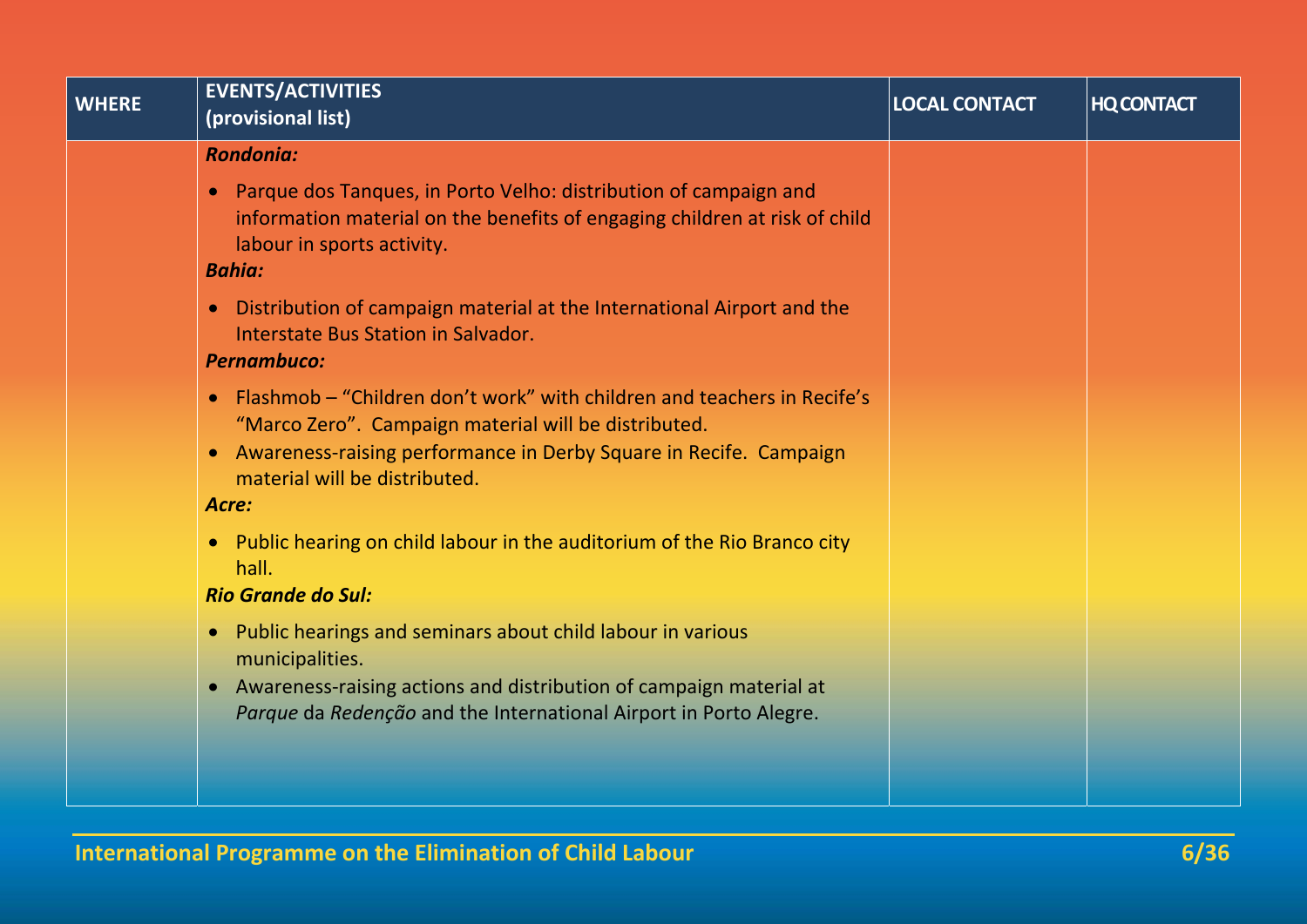| <b>WHERE</b>           | <b>EVENTS/ACTIVITIES</b><br>(provisional list)                                                                                                                                                                                                                                                                                                                                                                                                                                                                                                                                                                                                                                                                  | <b>LOCAL CONTACT</b>              | <b>HQ CONTACT</b>                                                                         |
|------------------------|-----------------------------------------------------------------------------------------------------------------------------------------------------------------------------------------------------------------------------------------------------------------------------------------------------------------------------------------------------------------------------------------------------------------------------------------------------------------------------------------------------------------------------------------------------------------------------------------------------------------------------------------------------------------------------------------------------------------|-----------------------------------|-------------------------------------------------------------------------------------------|
| <b>Burkina</b><br>Faso | To commemorate World Day, the Ministry of Public Service, Labour and<br>Social Security, together with IPEC, will organize a tripartite panel with the<br>social partners as well as with other prominent speakers, to take stock of<br>the advances made in the eradication of child labour in Burkina Faso and to<br>reinforce political commitment for future action. The Ministry and ILO-IPEC<br>will also organize several cultural activities in the major cities to mark World<br>Day. These activities will include:<br>a street procession;<br>$\bullet$<br>a drawing and poetry competition on child labour for local children;<br>a play on child labour during the official ceremony;<br>$\bullet$ | Romain Kobanka<br>kobanka@ilo.org | Vera Perdigao-<br>Paquete<br>perdigao@ilo.org<br><b>Laurence Dubois</b><br>dubois@ilo.org |
|                        | • Activities will be covered by local media in the major cities of Burkina<br>Faso.                                                                                                                                                                                                                                                                                                                                                                                                                                                                                                                                                                                                                             |                                   |                                                                                           |
|                        | Pour commémorer la Journée mondiale contre le travail des enfants, 12 juin<br>2014, le ministère de la Fonction publique, du Travail et de la Sécurité<br>sociale avec le BIT-IPEC organisera un panel tripartite avec les partenaires<br>sociaux ainsi que d'autres éminents conférenciers, de faire le bilan des<br>progrès réalisés dans l'éradication du travail des enfants au Burkina Faso et<br>à renforcer leurs engagements politiques pour l'action future.                                                                                                                                                                                                                                           |                                   |                                                                                           |
|                        | Le ministère et le BIT-IPEC organiseront également plusieurs activités<br>culturelles dans les grandes villes pour la célébration JMCTE. Ces activités<br>comprendront:                                                                                                                                                                                                                                                                                                                                                                                                                                                                                                                                         |                                   |                                                                                           |
|                        | • Organisation d'une procession à travers les rues de la localité                                                                                                                                                                                                                                                                                                                                                                                                                                                                                                                                                                                                                                               |                                   |                                                                                           |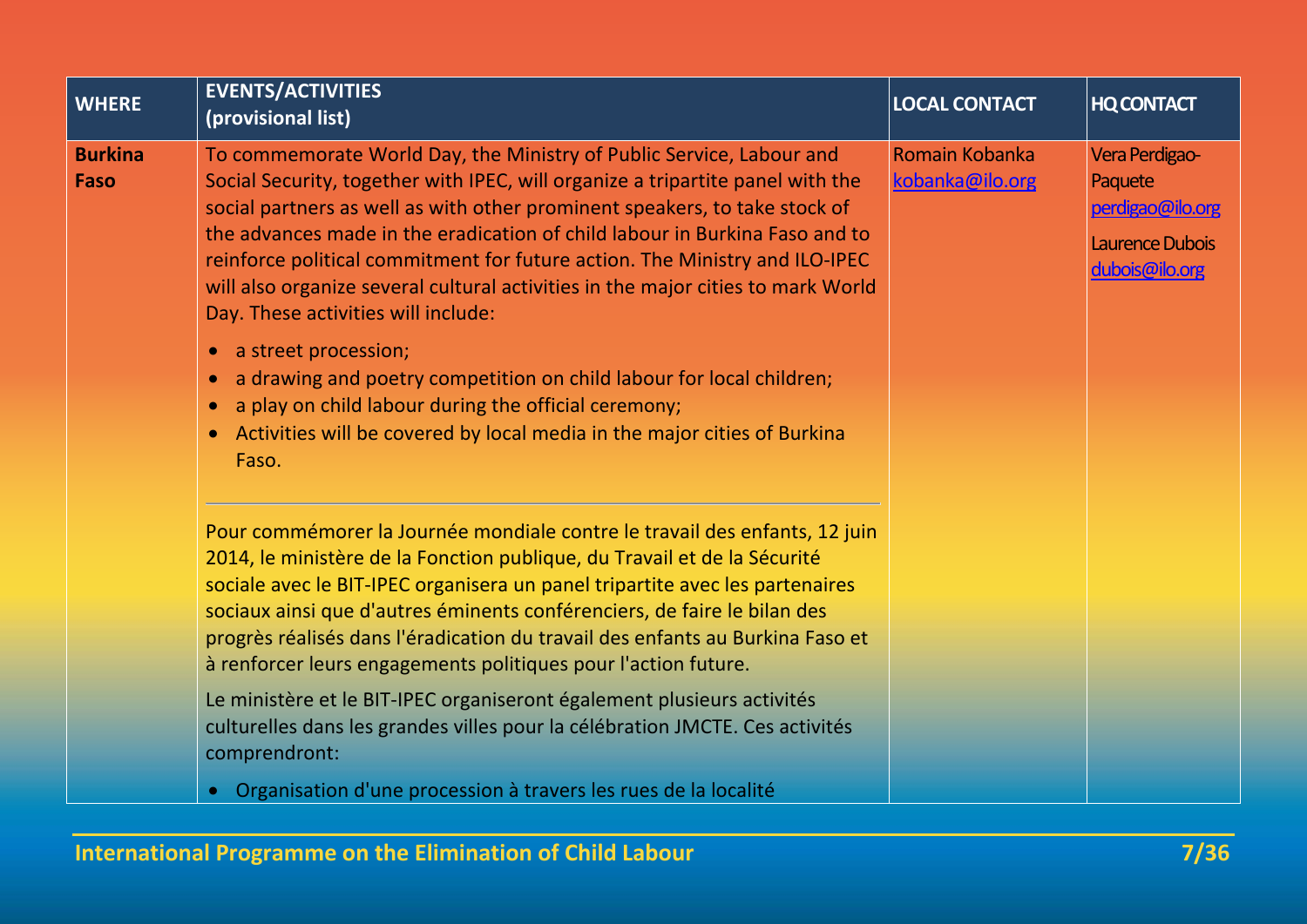| <b>WHERE</b>      | <b>EVENTS/ACTIVITIES</b><br>(provisional list)                                                                                                                                                                                                                                                                                                                                              | <b>LOCAL CONTACT</b>               | <b>HQ CONTACT</b>                 |
|-------------------|---------------------------------------------------------------------------------------------------------------------------------------------------------------------------------------------------------------------------------------------------------------------------------------------------------------------------------------------------------------------------------------------|------------------------------------|-----------------------------------|
|                   | commémorant la Journée mondiale;<br>• organisation d'un concours de dessin et de poésie sur le travail des<br>enfants pour les enfants de la région;<br>· organisation d'un jeu sur le travail des enfants qui sera présenté lors de<br>la cérémonie officielle;<br>En outre, la couverture de la campagne sera diffusée dans les médias locaux<br>dans les grandes villes du Burkina Faso. |                                    |                                   |
| <b>Costa Rica</b> | A multi-stakeholder forum will be held on 6 June "Economic Vulnerability,<br>Social Protection and Combating child labour: Progress and Challenges in<br><b>Costa Rica."</b>                                                                                                                                                                                                                | Noortje Denkers<br>denkers@ilo.org | Lars Johansen<br>johansen@ilo.org |
|                   | The Technical University (TEC) and the Ministry of Labour will hold another<br>Forum on 10 June in Cartago province. This will highlight the experiences in<br>Cartago on the prevention and eradication of child labour. Dance, theatre<br>and other cultural performances on child labour will take place.                                                                                |                                    |                                   |
|                   | Un foro de múltiples interesados se llevará a cabo el 6 de junio<br>"Vulnerabilidad Económica, la Protección Social y la Lucha contra el Trabajo<br>Infantil: Avances y Desafíos en Costa Rica."                                                                                                                                                                                            |                                    |                                   |
|                   | La Universidad Técnica (TEC) y el Ministerio de Trabajo llevará a cabo otro<br>foro el 10 de junio en la provincia de Cartago. Esto pondrá de relieve las<br>experiencias en Cartago en la prevención y erradicación del trabajo infantil.<br>Danza, teatro y otros espectáculos culturales sobre el trabajo infantil se<br>llevarán a cabo.                                                |                                    |                                   |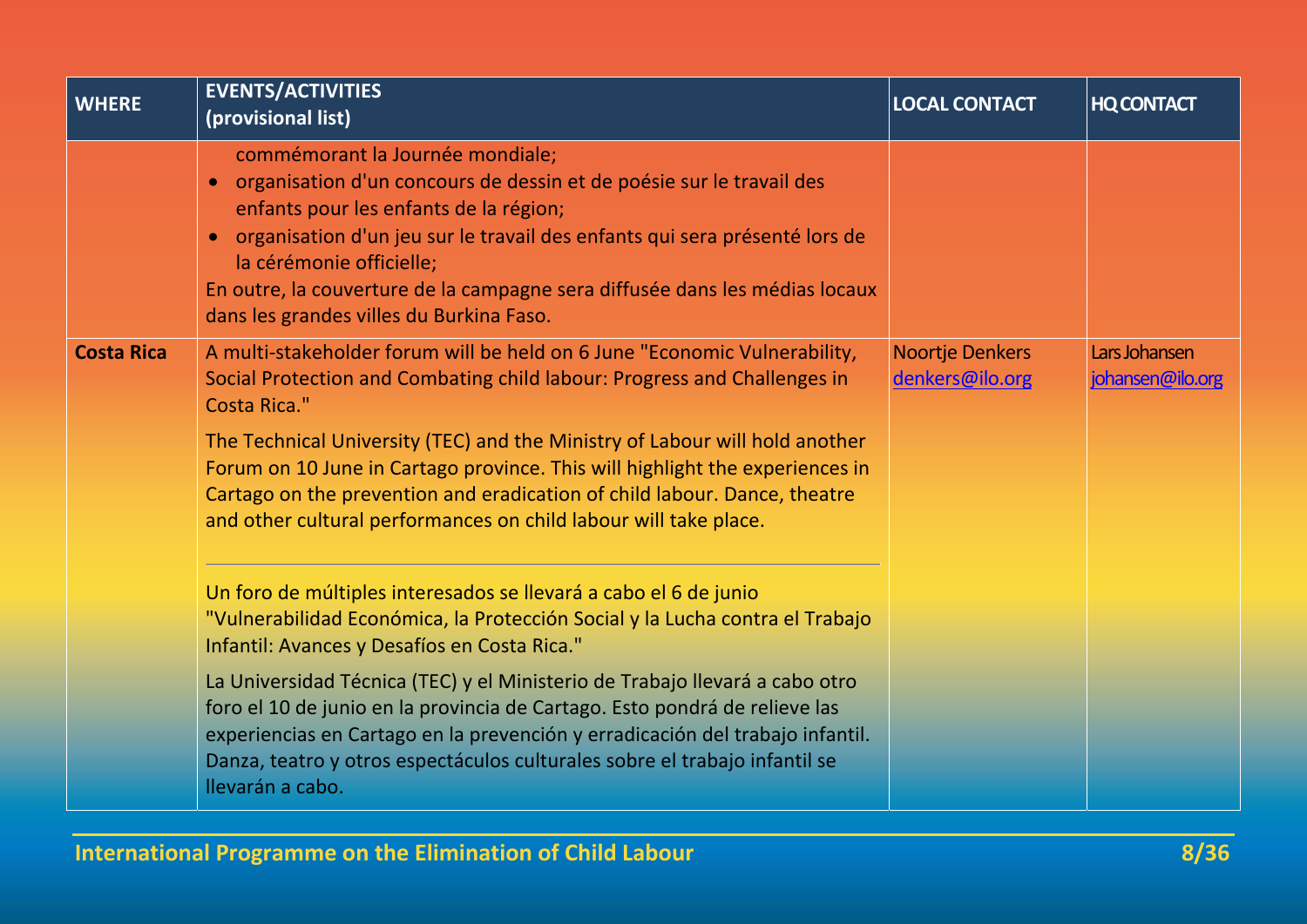| <b>WHERE</b>     | <b>EVENTS/ACTIVITIES</b><br>(provisional list)                                                                                                                                                                                                                                                                                                                                                                                                                                                                                                                                                                                                                                                                                                                                                                                                                                                                                               | <b>LOCAL CONTACT</b>                               | <b>HQ CONTACT</b>                 |
|------------------|----------------------------------------------------------------------------------------------------------------------------------------------------------------------------------------------------------------------------------------------------------------------------------------------------------------------------------------------------------------------------------------------------------------------------------------------------------------------------------------------------------------------------------------------------------------------------------------------------------------------------------------------------------------------------------------------------------------------------------------------------------------------------------------------------------------------------------------------------------------------------------------------------------------------------------------------|----------------------------------------------------|-----------------------------------|
| <b>Comoros</b>   | Football matches between youth associations to raise public awareness<br>about the importance of social protection in the fight against child labour.<br>Comores, va préparer et organiser des événements sportifs entre les<br>associations de jeunes (matchs de football) pour sensibiliser l'opinion<br>publique sur l'importance de la protection sociale dans la lutte contre le<br>travail des enfants.                                                                                                                                                                                                                                                                                                                                                                                                                                                                                                                                | Harivao Rakotoarinia<br>hfr@ilo.org                | Laurence Dubois<br>dubois@ilo.org |
| Côte<br>d'Ivoire | <b>World Day activities will include:</b><br>a debate on national TV "Child labour in Côte d'Ivoire: The real picture";<br>$\bullet$<br>training for women's groups on the <i>management</i> of cooperatives and of<br>$\bullet$<br>incomes generated;<br>awarding of grants by the Didier Drogba Foundation to the newly formed<br>$\bullet$<br>women's groups;<br>a concert on 12 June in the framework of the Music against Child Labour<br>$\bullet$<br>Initiative « UN Chœur pour l'abolition du travail des enfants » to raise<br>awareness about child labour (other concerts took place on 4 April in<br>Soubre and 26 April in Abengourou).<br>Dans le cadre des festivités de la Journée mondiale contre le travail des<br>enfants, il est prévu:<br>l'organisation d'un débat sur le plateau de la télévision nationale et qui<br>$\bullet$<br>aura pour thème : « Le travail des enfants en Côte d'Ivoire : Quelle<br>réalité »; | <b>Honoré Boua Bi</b><br>Semien<br>Boua-bi@ilo.org | Alexandre Soho<br>soho@ilo.org    |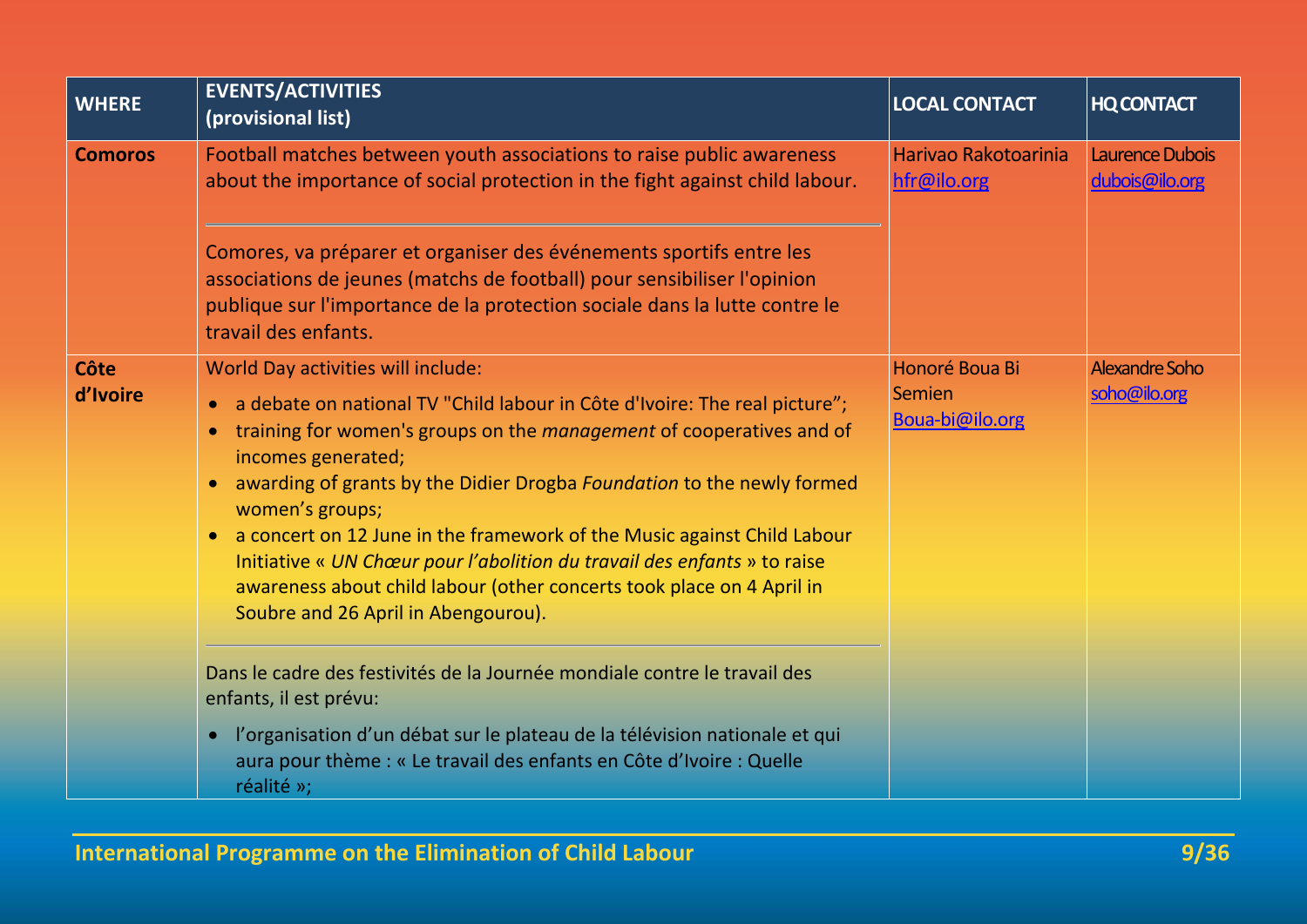| <b>WHERE</b>                        | <b>EVENTS/ACTIVITIES</b><br>(provisional list)                                                                                                                                                                                                                                                                                                                                                                                                                                                                                                                                                            | <b>LOCAL CONTACT</b>                   | <b>HQ CONTACT</b>                 |
|-------------------------------------|-----------------------------------------------------------------------------------------------------------------------------------------------------------------------------------------------------------------------------------------------------------------------------------------------------------------------------------------------------------------------------------------------------------------------------------------------------------------------------------------------------------------------------------------------------------------------------------------------------------|----------------------------------------|-----------------------------------|
|                                     | l'organisation d'une formation au profit des groupements de femmes sur<br>$\bullet$<br>la gestion des revenus et la gestion coopérative;<br>la remise par la fondation Didier Drogba de dons à ces nouveaux<br>$\bullet$<br>groupements constitués;<br>l'organisation d'un concert le 12 juin dans le cadre de l'initiative de la<br>$\bullet$<br>Caravane « UN Chœur pour l'abolition du travail des enfants » pour la<br>sensibilisation sur le travail des enfants (autres concert ont eu lieu le 4 avril<br>à Soubre et le 26 avril à Abengourou).                                                    |                                        |                                   |
| <b>Chile</b>                        | Chile will organize a seminar to present the Child Labour National<br>Observatory.<br>Para conmemorar el Día mundial de 2014, Chile organizará un seminario<br>para la presentación del Observatorio Nacional sobre Trabajo Infantil.                                                                                                                                                                                                                                                                                                                                                                     | <b>Patricia Roa</b><br>roa@ilo.org     | Lars Johansen<br>johansen@ilo.org |
| <b>Dominican</b><br><b>Republic</b> | The Vice-President will participate in a tripartite conference "Economic<br>Vulnerability, Social Protection and Combating child labour: Progress and<br>Challenges in the Dominican Republic. This event will assess progress and<br>what more can be done by the social partners. The aim is reach a voluntary<br>agreement to reaffirm the commitment to eradicate child labour by 2020.<br>There will also be a campaign to raise awareness, including dedicated<br>programmes on the TV channel of the Vice President's Office, Ministry of<br>Labour, Ministry of Women and Copardom, among others. | Dabeida Agramonte<br>agramonte@ilo.org | Lars Johansen<br>johansen@ilo.org |
|                                     | La República Dominicana organizará una conferencia de "La vulnerabilidad                                                                                                                                                                                                                                                                                                                                                                                                                                                                                                                                  |                                        |                                   |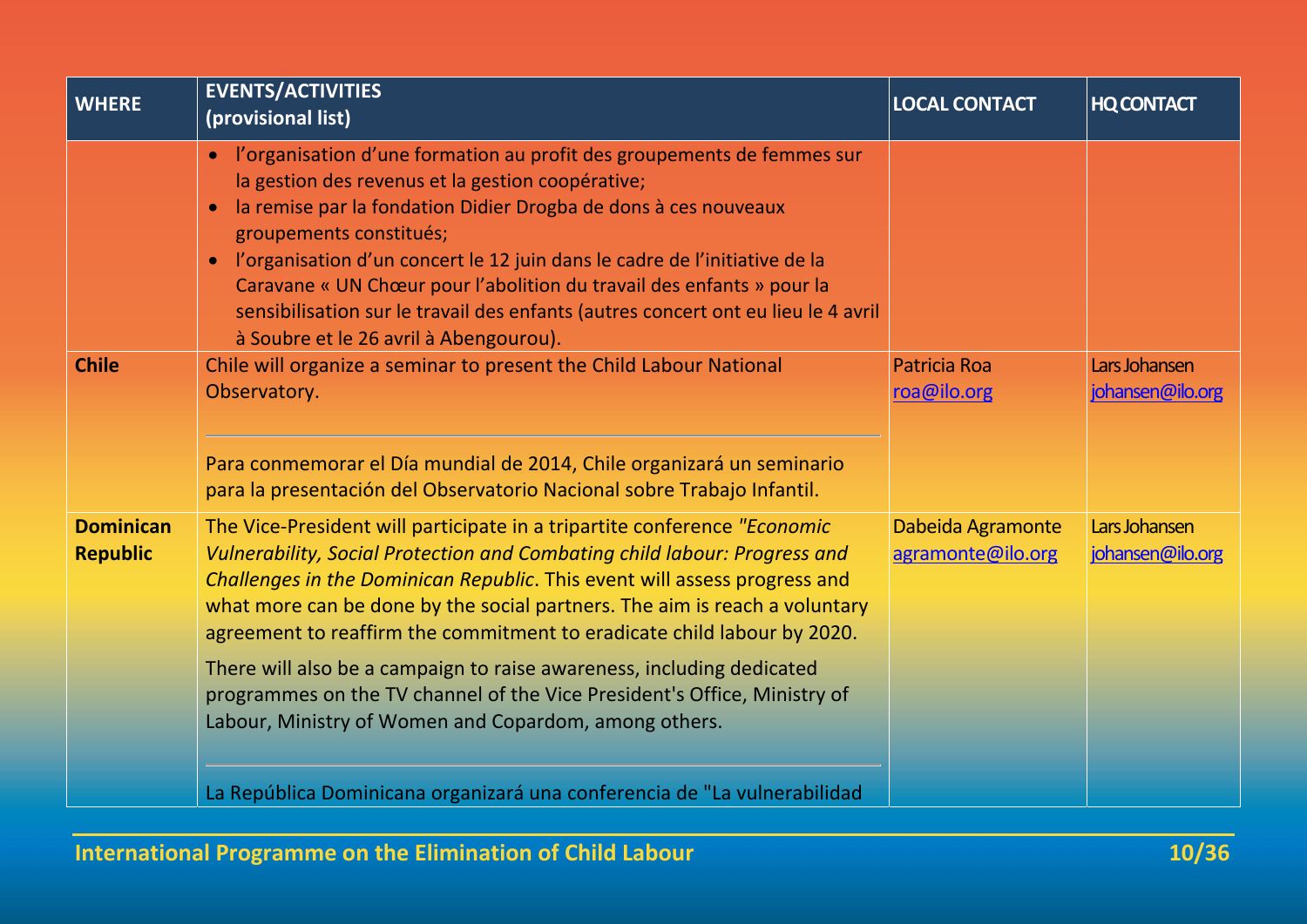| <b>WHERE</b>   | <b>EVENTS/ACTIVITIES</b><br>(provisional list)                                                                                                                                                                                                                                                                                                                                                                                                         | <b>LOCAL CONTACT</b>                                                                           | <b>HQ CONTACT</b>                 |
|----------------|--------------------------------------------------------------------------------------------------------------------------------------------------------------------------------------------------------------------------------------------------------------------------------------------------------------------------------------------------------------------------------------------------------------------------------------------------------|------------------------------------------------------------------------------------------------|-----------------------------------|
|                | económica, la protección social y la lucha contra el trabajo infantil: Avances<br>y desafíos en la República Dominicana" con la participación de la<br>vicepresidenta. Este evento tripartito analizará la dirección que el país está<br>tomando y el trabajo que se puede hacer por los diferentes actores sociales.<br>El objetivo es terminar con un acuerdo voluntario para reafirmar el<br>compromiso de erradicar el trabajo infantil para 2020. |                                                                                                |                                   |
|                | Esto irá acompañado de una campaña que incluirá programas especiales<br>sobre el tema en la estación de televisión de la Vicepresidencia de la<br>República, Ministerio de Trabajo, Ministerio de la Mujer y Copardom, entre<br>otros.                                                                                                                                                                                                                 |                                                                                                |                                   |
| <b>Ecuador</b> | In Ecuador, each province will develop activities around World Day.<br>At national level, the National Steering Committee has organized a football<br>event: "Score against Child Labour", 12 June, Quito.                                                                                                                                                                                                                                             | <b>José Roberto Morales</b><br>morales@ilo.org<br><b>Bladimir Chicaiza</b><br>chicaiza@ilo.org | Lars Johansen<br>johansen@ilo.org |
|                | En Ecuador, se desarrollarán actividades alrededor del Día mundial en todas<br>las provincias del país.                                                                                                                                                                                                                                                                                                                                                |                                                                                                |                                   |
|                | A nivel nacional, el Comité Directivo Nacional organiza un Campeonato de<br>fútbol "Mete un gol contra el trabajo infantil y ganamos todos", el 12 de<br>junio en Quito.                                                                                                                                                                                                                                                                               |                                                                                                |                                   |
| <b>Egypt</b>   | ILO-IPEC, in collaboration with local NGOs, will organize a football<br>tournament and arts competition.                                                                                                                                                                                                                                                                                                                                               | <b>Basma Nafacy</b><br>nafady@ilo.org                                                          | Laurence Dubois<br>dubois@ilo.org |
|                | ILO Cairo Office will produce a song and music video in Arabic on the theme                                                                                                                                                                                                                                                                                                                                                                            |                                                                                                |                                   |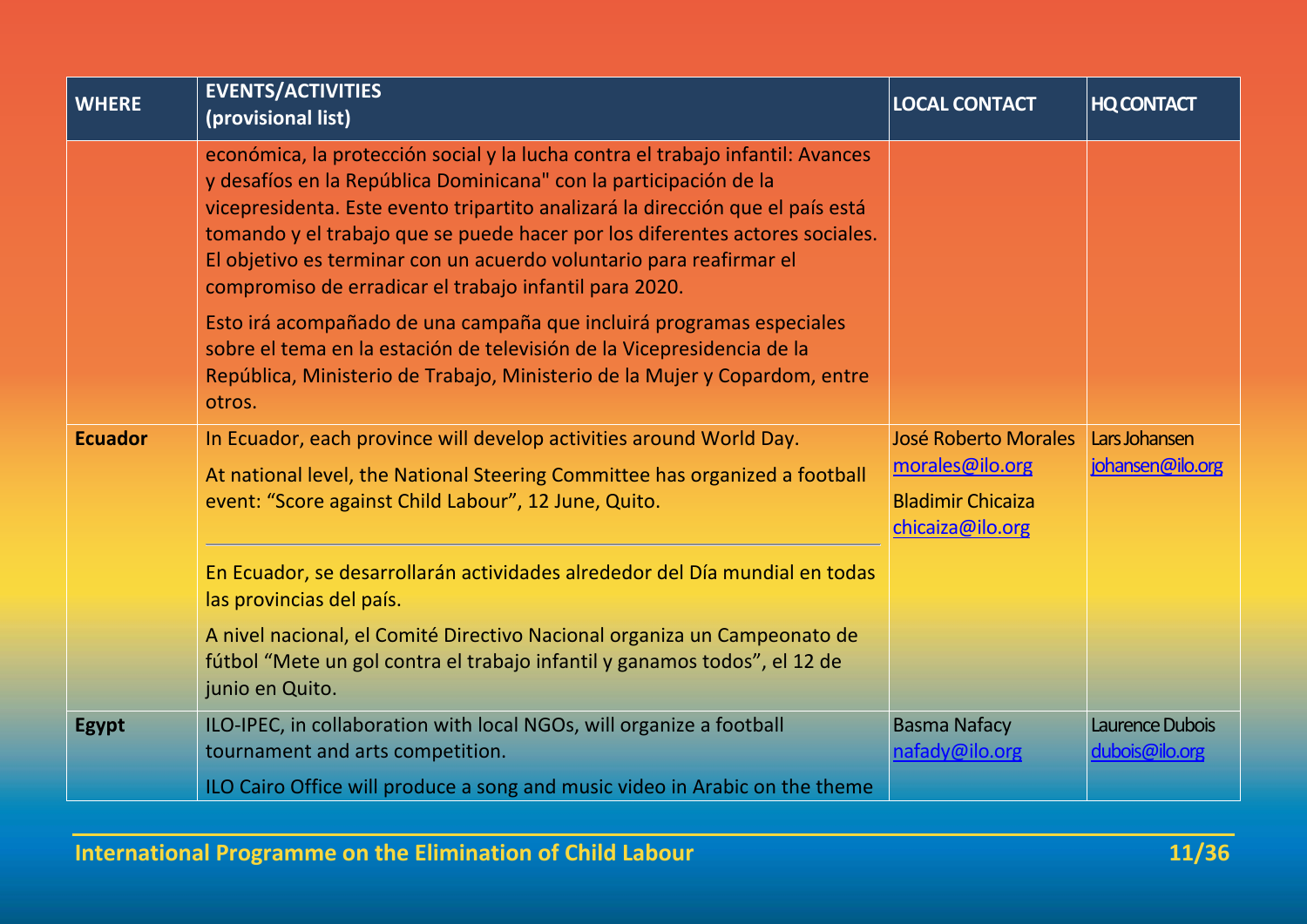| <b>WHERE</b>       | <b>EVENTS/ACTIVITIES</b><br>(provisional list)                                                                                                                                                                                                                                                                                                                                                                                                                                                                                                                                                                                                                                                                                                                                                                                                                                                                                                                                                                                                                                                                                                                                                                                                            | <b>LOCAL CONTACT</b> | <b>HQ CONTACT</b> |
|--------------------|-----------------------------------------------------------------------------------------------------------------------------------------------------------------------------------------------------------------------------------------------------------------------------------------------------------------------------------------------------------------------------------------------------------------------------------------------------------------------------------------------------------------------------------------------------------------------------------------------------------------------------------------------------------------------------------------------------------------------------------------------------------------------------------------------------------------------------------------------------------------------------------------------------------------------------------------------------------------------------------------------------------------------------------------------------------------------------------------------------------------------------------------------------------------------------------------------------------------------------------------------------------|----------------------|-------------------|
|                    | of "All together against Child Labour" and will create a cartoon character<br>linked to the campaign. The campaign will be promoted through various<br>media and campaign materials will be prepared and distributed.                                                                                                                                                                                                                                                                                                                                                                                                                                                                                                                                                                                                                                                                                                                                                                                                                                                                                                                                                                                                                                     |                      |                   |
| <b>El Salvador</b> | World Day activities, agreed upon by the National Committee for the<br>Eradication of Child Labour in El Salvador, include:                                                                                                                                                                                                                                                                                                                                                                                                                                                                                                                                                                                                                                                                                                                                                                                                                                                                                                                                                                                                                                                                                                                               |                      |                   |
|                    | <b>12 June:</b> press conference to present the most recent data on child<br>$\bullet$<br>labour in El Salvador, organised by the participation of the Ministry of<br>Economy, the National Statistics Institute and the Ministry of Labour and<br><b>Social Welfare</b><br>12-30 June: talks to raise awareness on child labour in 74 school centres<br>$\bullet$<br>around the country, organised by the Ministry of Education.<br>25 June: forum on child labour and social protection for all: the impact<br>$\bullet$<br>of universal social protection coverage, organised by the Technical<br>Secretariat of the Presidency and the National Committee on the<br>Eradication of Child Labour and its worst forms.<br><b>26 June:</b> screening of a documentary "El puertito", directed by children<br>$\bullet$<br>from the 3rd grade class from 3 school centres from metropolitan area<br>of San Salvador, organised by the Government Ministry (Ministerio de<br>Gobernación).<br>26-27 June: forum on child labour in agriculture: working on a national<br>$\bullet$<br>agenda. Promoted by the ILO, FAO, the El Salvador Sugar Foundation<br>and the El Salvador Chamber of Agro industry, with the financial support<br>of the World Bank. |                      |                   |
|                    | • Marches against child labour will take place on 12 June in Aguilares, San                                                                                                                                                                                                                                                                                                                                                                                                                                                                                                                                                                                                                                                                                                                                                                                                                                                                                                                                                                                                                                                                                                                                                                               |                      |                   |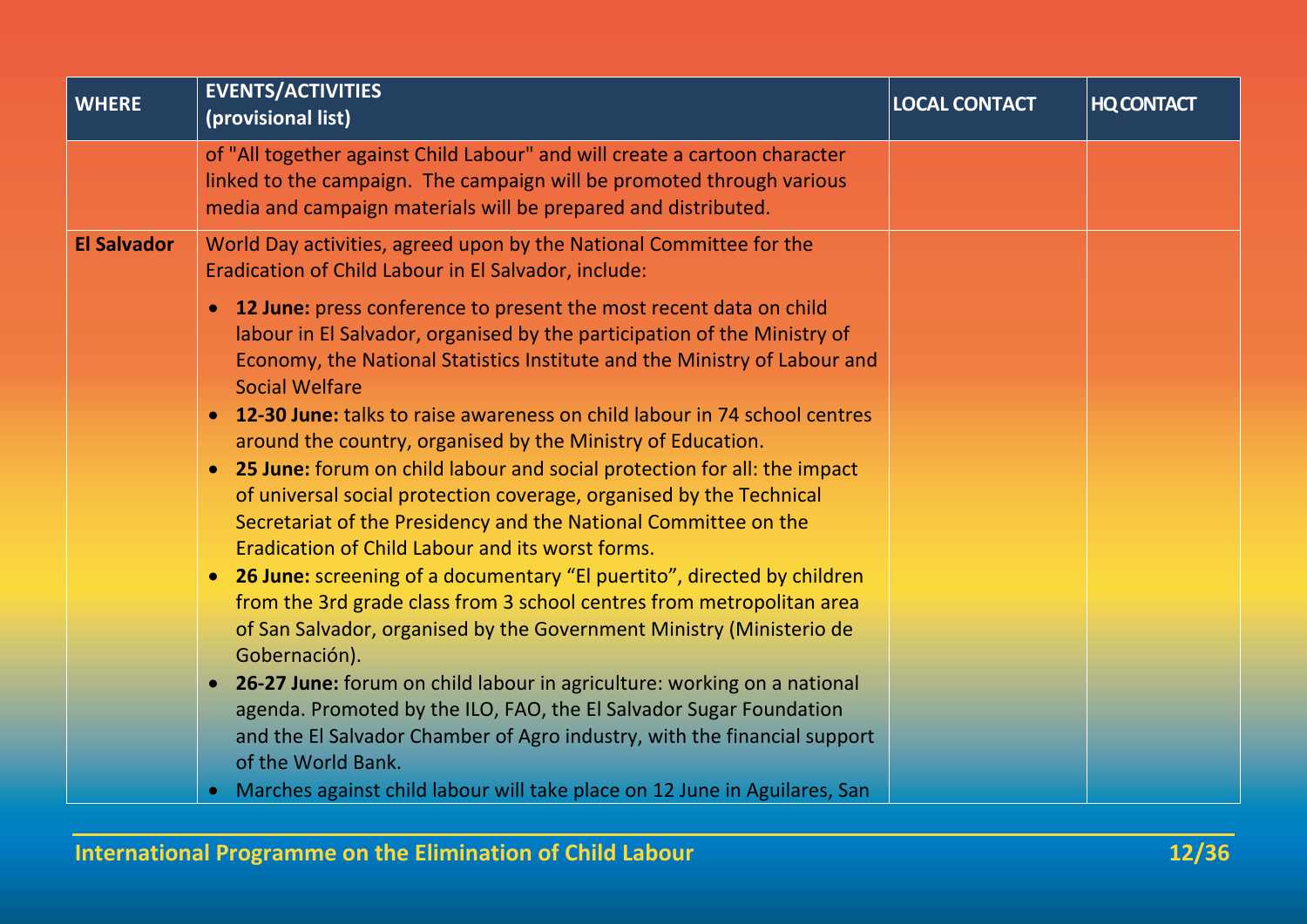| <b>WHERE</b> | <b>EVENTS/ACTIVITIES</b><br>(provisional list)                                                                                                                                                                                                                                                                                                                                                                                               | <b>LOCAL CONTACT</b> | <b>HQ CONTACT</b> |
|--------------|----------------------------------------------------------------------------------------------------------------------------------------------------------------------------------------------------------------------------------------------------------------------------------------------------------------------------------------------------------------------------------------------------------------------------------------------|----------------------|-------------------|
|              | Francisco Menéndez, San Pedro Masahuat, Sensuntepeque and Tacuba;<br>on 16 June in Apastepeque; on 18 June in Tecoluca; on 19 June in<br>Jiquilisco; and on 20 June in Jujutla. These events will be attended by the<br>Mayor, representatives of the Local Committee on the Rights of Children<br>and Adolescents, the National Council for Childhood and Adolescents<br>(CONNA) representatives, community leaders, teachers and students. |                      |                   |
|              | En El Salvador el Comité Nacional para la Erradicación del Trabajo Infantil<br>(CNETI) realizará las siguientes actividades con motivo del Día mundial<br>contra el trabajo infantil:                                                                                                                                                                                                                                                        |                      |                   |
|              | 12 de junio: Conferencia de prensa para presentar los últimos datos<br>$\bullet$<br>sobre trabajo infantil en El Salvador, a cargo del Ministerio de Economía,<br>la Dirección General de Estadísticas y Censos de El Salvador y el<br>Ministerio de Trabajo y Previsión Social.                                                                                                                                                             |                      |                   |
|              | 12-30 de junio: Charlas de sensibilización sobre el fenómeno de trabajo<br>$\bullet$<br>infantil dirigida a alumnos y padres de familia en 74 centros escolares<br>distribuidos a nivel nacional, a cargo del Ministerio de Educación.                                                                                                                                                                                                       |                      |                   |
|              | 25 de junio: Foro "Trabajo infantil y protección social universal: la<br>$\bullet$<br>incidencia de los programas de protección social universal en el combate<br>al fenómeno del trabajo infantil y sus peores formas", a cargo de la<br>Secretaría Técnica de la Presidencia, y el CNETI.                                                                                                                                                  |                      |                   |
|              | 26 de junio: Proyección del documental "El puertito", dirigido a jóvenes<br>$\bullet$<br>de tercer ciclo de 3 centros escolares de la zona metropolitana de San<br>Salvador, a cargo del Ministerio de Gobernación                                                                                                                                                                                                                           |                      |                   |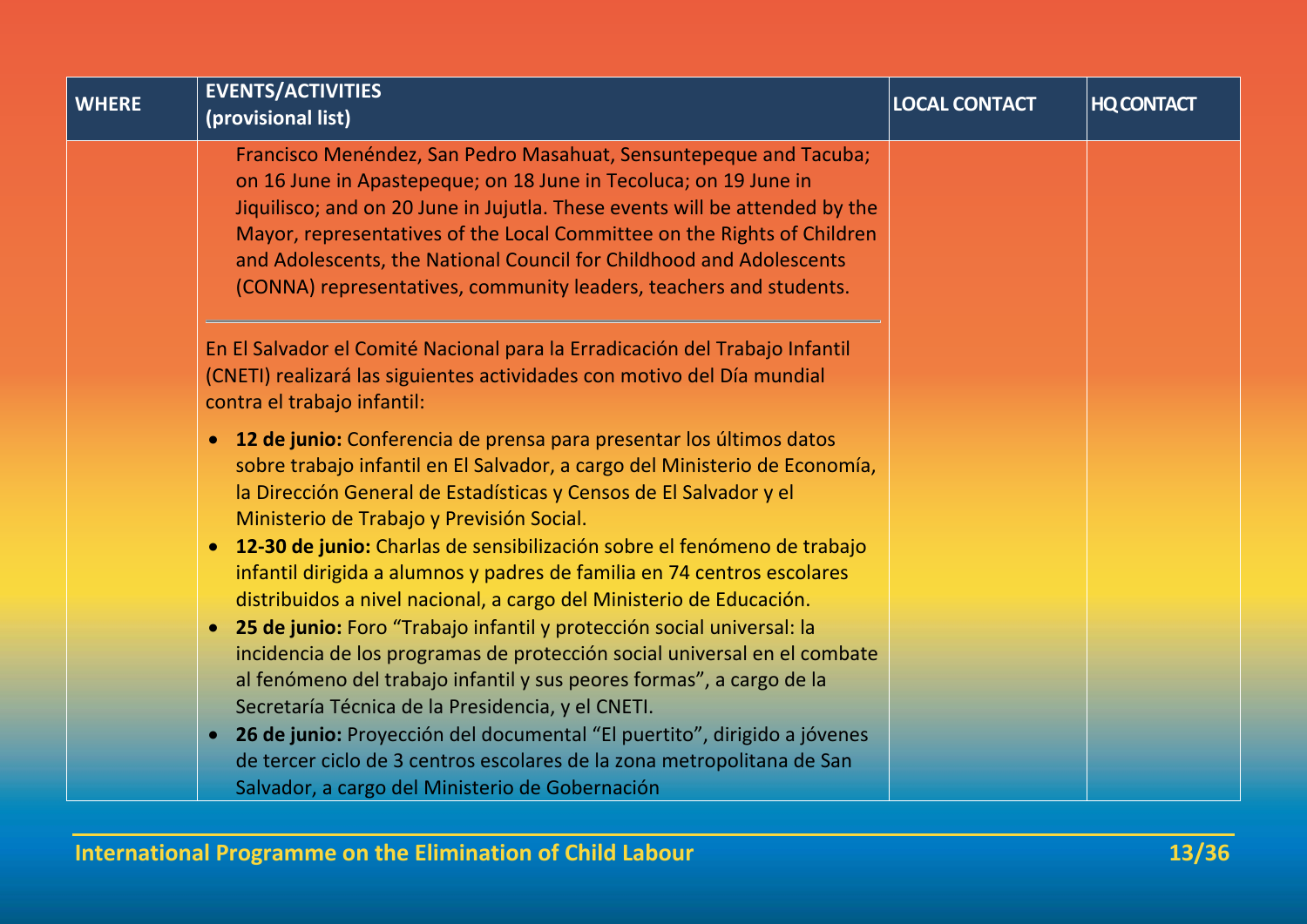| <b>WHERE</b> | <b>EVENTS/ACTIVITIES</b><br>(provisional list)                                                                                                                                                                                                                                                                                                                                                                                                                                                                                                                                                                                                                                                                                                                                                                                                                                                                                                                                                                                                                                                                                                                                                                                                                                                                                                                                                                                                                                                                                                               | <b>LOCAL CONTACT</b>                           | <b>HQ CONTACT</b>              |
|--------------|--------------------------------------------------------------------------------------------------------------------------------------------------------------------------------------------------------------------------------------------------------------------------------------------------------------------------------------------------------------------------------------------------------------------------------------------------------------------------------------------------------------------------------------------------------------------------------------------------------------------------------------------------------------------------------------------------------------------------------------------------------------------------------------------------------------------------------------------------------------------------------------------------------------------------------------------------------------------------------------------------------------------------------------------------------------------------------------------------------------------------------------------------------------------------------------------------------------------------------------------------------------------------------------------------------------------------------------------------------------------------------------------------------------------------------------------------------------------------------------------------------------------------------------------------------------|------------------------------------------------|--------------------------------|
| <b>Ghana</b> | • 26-27 de junio: Foro "Trabajo Infantil y agricultura: Labrando una<br>agenda nacional", promovido por la OIT, FAO, la Fundación del Azúcar<br>de El Salvador y la Cámara de Agroindustria de El Salvador con apoyo<br>financiero del Banco Mundial<br>Se realizarán marchas contra el trabajo infantil el 12 de junio en<br>$\bullet$<br>Sensuntepeque, Aguilares, Tacuba, San Francisco Menéndez y San Pedro<br>Masahuat; el 16 de junio en Apastepeque; el 18 de junio en Tecoluca; el<br>19 de junio en Jiquilisco; y el 20 de junio en Jujutla. Para todos estos<br>eventos se contará con la presencia del Alcalde, los representantes del<br>Comité Local de Derechos de la Niñez y Adolescencia, representantes del<br>Consejo nacional de la Niñez y de la Adolescencia (CONNA), líderes<br>comunitarios, docentes y estudiantes.<br>The National Steering Committee is planning:<br>Media Launch - Thursday 5 June at the International Press Center.<br>$\bullet$<br>Media Discussions on Radio and Television Stations - 1 to 20 June.<br>$\bullet$<br>Children's Day - Tuesday, 1 June at Ghana National Association of<br>$\bullet$<br>Teachers (GNAT) Hall.<br>National Policy Forum - Thursday, 12 June at GNAT Hall.<br>$\bullet$<br>Press launch of the ECOWAS peer review of Ghana.<br>$\bullet$<br>An official Statement by the Ministry of Employment and Labour<br>$\bullet$<br>Relations on the Floor of Parliament during the Event on 12 June.<br>In addition, there will be activities in IPEC project communities and districts. | <b>Stephen McLelland</b><br>mcclelland@ilo.org | Alexandre Soho<br>soho@ilo.org |
|              |                                                                                                                                                                                                                                                                                                                                                                                                                                                                                                                                                                                                                                                                                                                                                                                                                                                                                                                                                                                                                                                                                                                                                                                                                                                                                                                                                                                                                                                                                                                                                              |                                                |                                |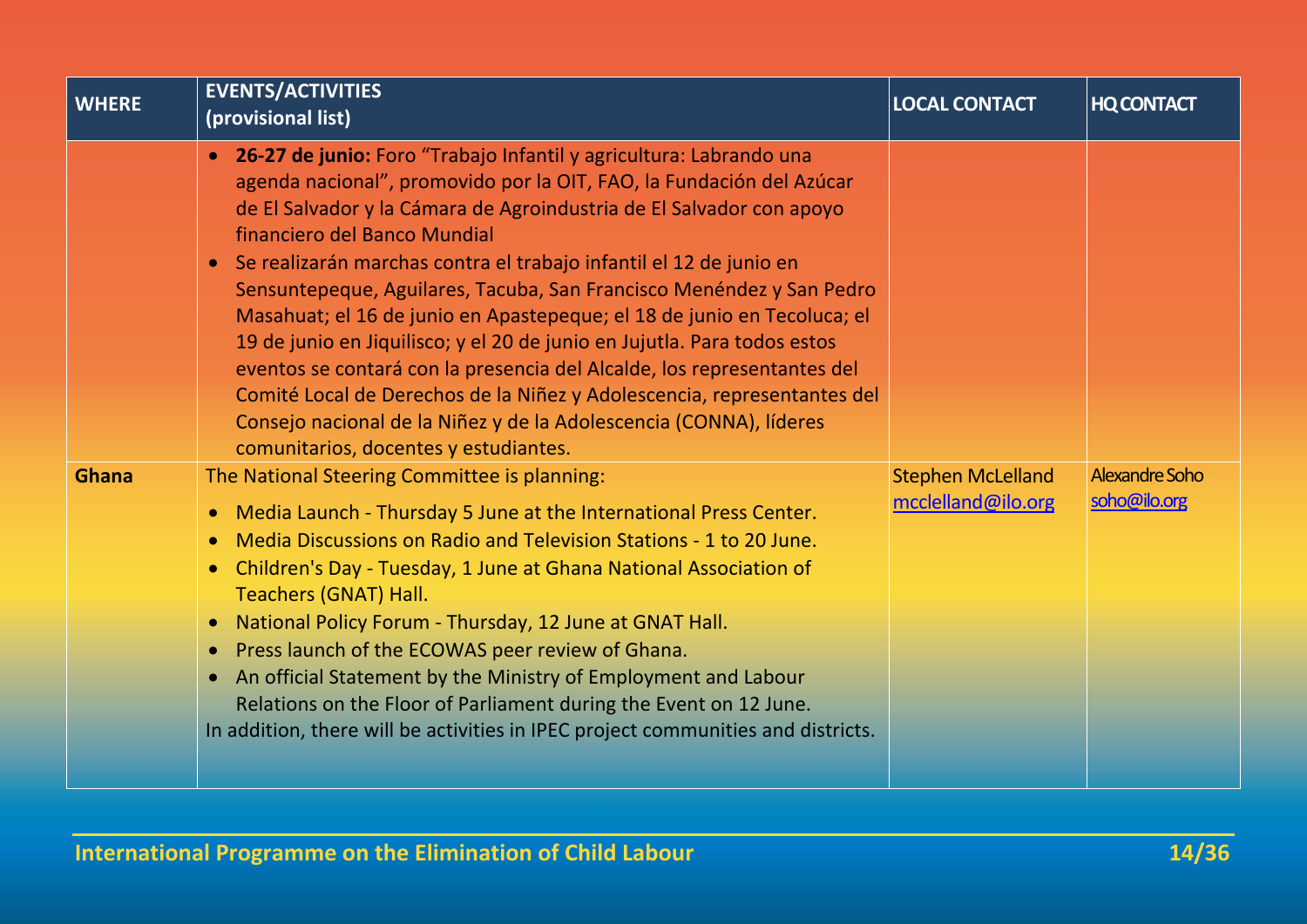| <b>WHERE</b>     | <b>EVENTS/ACTIVITIES</b><br>(provisional list)                                                                                                                                                                                                                                                                                                                                                                                                                                                                                                                                                                                                                                                                                                                                                                                                                                                                                                                                                                                                                                                                                                                   | <b>LOCAL CONTACT</b>                | <b>HQ CONTACT</b>                 |
|------------------|------------------------------------------------------------------------------------------------------------------------------------------------------------------------------------------------------------------------------------------------------------------------------------------------------------------------------------------------------------------------------------------------------------------------------------------------------------------------------------------------------------------------------------------------------------------------------------------------------------------------------------------------------------------------------------------------------------------------------------------------------------------------------------------------------------------------------------------------------------------------------------------------------------------------------------------------------------------------------------------------------------------------------------------------------------------------------------------------------------------------------------------------------------------|-------------------------------------|-----------------------------------|
| <b>Guatemala</b> | Guatemala will dedicate 5 June to awareness-raising activities with children.<br>The press, national authorities and 200 schoolchildren affected by child<br>labour will be invited. There will be a small formal ceremony with the<br>Minister of Labour, the ILO and other actors before the football-themed<br>activities begin. Under the coordination of the Ministry, radio<br>announcements, posters and other leaflets about the event will be diffused<br>at national level using local media.<br>Para celebrar el Día Mundial de 2014, Guatemala dedicará el día 5 de junio a<br>actividades de sensibilización para niños. Para el efecto se convocarán<br>medios de comunicación y se invitarán a las Autoridades, además se<br>invitarán niños de escuelas (200) en situación de vulnerabilidad frente a la<br>problemática. Se realizará un pequeño acto protocolario antes de dar inicio<br>con el encuentro de fútbol. De parte del Ministerio se están elaborando<br>unos spot radiales y un arte que se utilizarán alusivos al evento y se<br>distribuirá a nivel nacional, para que se transmita a través de medios de<br>comunicación local. | José Villagrán<br>villagran@ilo.org | Lars Johansen<br>johansen@ilo.org |
| <b>Haiti</b>     | Activities, 12-13 June, will include: drawing competitions, face painting for<br>children, awareness raising activities, sports, music and theatrical events. The<br>event will be opened by the Prime Minister or the Minister of Labour and<br>Social Affairs or the Minister of Youth and representatives of other agencies.<br>Pour la Journée mondiale de 2014, Haïti organise une série d'événements                                                                                                                                                                                                                                                                                                                                                                                                                                                                                                                                                                                                                                                                                                                                                       | Noortje Denkers<br>denkers@ilo.org  | Lars Johansen<br>johansen@ilo.org |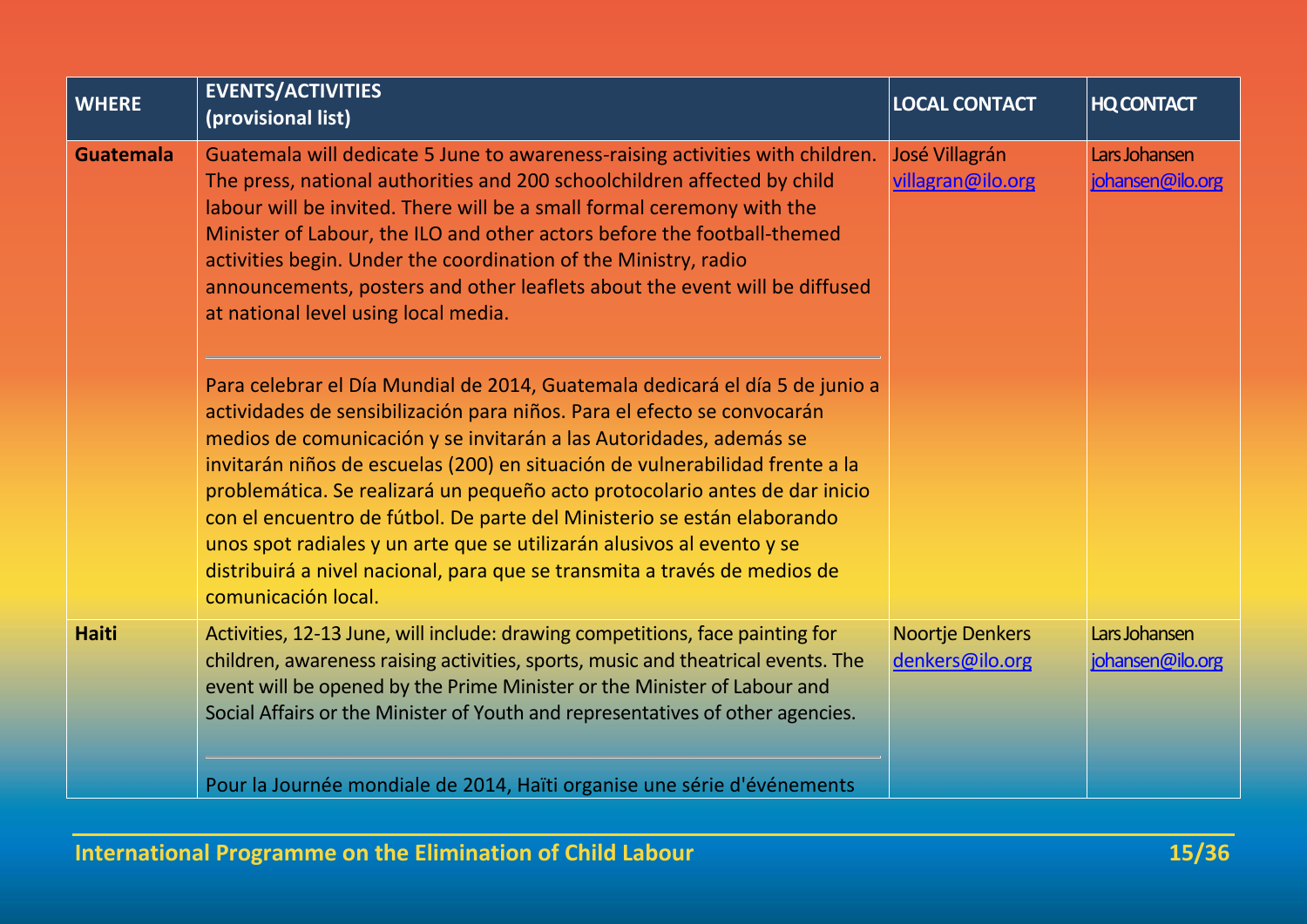| <b>WHERE</b>    | <b>EVENTS/ACTIVITIES</b><br>(provisional list)                                                                                                                                                                                                                                                                                                                                                                                                                                      | <b>LOCAL CONTACT</b>               | <b>HQ CONTACT</b>                   |
|-----------------|-------------------------------------------------------------------------------------------------------------------------------------------------------------------------------------------------------------------------------------------------------------------------------------------------------------------------------------------------------------------------------------------------------------------------------------------------------------------------------------|------------------------------------|-------------------------------------|
|                 | du 12 juin au 13 juillet 2015. Les activités comprendront: concours de<br>dessins, peintures faciales pour les enfants, des activités de sensibilisation<br>sur le travail des enfants, des compétitions sportives, des événements<br>musicaux et théâtraux, parmi beaucoup d'autres activités. L'événement sera<br>ouvert par le Premier ministre ou le ministre des affaires sociales et du<br>travail ou le ministre de la Jeunesse et des représentants d'autres<br>organismes. |                                    |                                     |
| <b>Honduras</b> | The Minister of Labour will coordinate a tripartite forum with the<br>participation of national authorities, key sectors and the general public to<br>provide information, discuss and reflect on the situation of child labour and<br>social protection for children and adolescents.                                                                                                                                                                                              | <b>Rosa Corea</b><br>corea@ilo.org | Lars Johansen<br>johansen@ilo.org   |
|                 | Para el Día Mundial de 2014, bajo la coordinación del Ministerio de Trabajo,<br>un foro tripartito se llevará a cabo con la participación de autoridades<br>nacionales, los sectores clave y la sociedad en general encaminado a<br>proporcionar información, discutir y reflexionar sobre la situación del<br>trabajo infantil y la protección social para niños y adolescentes.                                                                                                   |                                    |                                     |
| <b>Italy</b>    | World Day events and initiatives include:<br>Rome, Auditorium Parco della Musica, 31 May: an Award Ceremony for the<br>winners of the Ministry of Education's "Music Against Child Labour"<br>competition, followed by a concert by students of the Liceo Musicale<br>Farnesina (high school specializing in music), directed by Paolo Marzocchi.<br>The event will be organized by the ILO, Ministry of Education and the Music                                                    | Luigi Cal<br>cal@ilo.org           | Jane Colombini<br>colombini@ilo.org |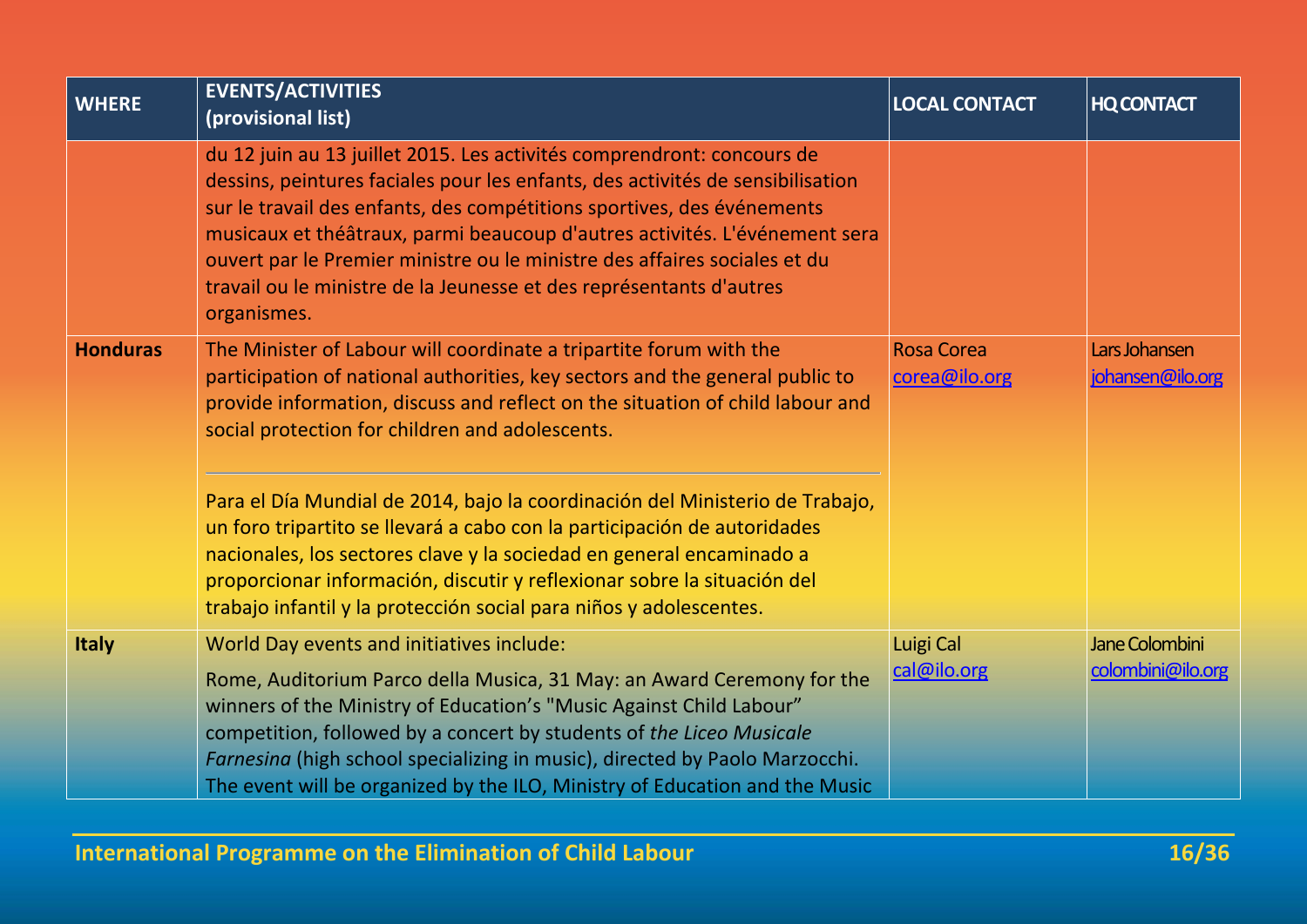| <b>WHERE</b> | <b>EVENTS/ACTIVITIES</b><br>(provisional list)                                                                                                                                                                                                                                                                                     | <b>LOCAL CONTACT</b> | <b>HQ CONTACT</b> |
|--------------|------------------------------------------------------------------------------------------------------------------------------------------------------------------------------------------------------------------------------------------------------------------------------------------------------------------------------------|----------------------|-------------------|
|              | <b>Education for Development Association (MED).</b>                                                                                                                                                                                                                                                                                |                      |                   |
|              | Rome, 9-12 June: launch of the "Red Card to Child Labour" campaign in Italy.<br>Raise your voice against child labour and join our Thunderclap campaign!<br>https://www.thunderclap.it/projects/11571-red-card-to-child-labour?locale=en                                                                                           |                      |                   |
|              | Milan, Palazzina Liberty, 10 June: the Suzuki Orchestra (of more than 120<br>young musicians) will dedicate a concert to the campaign against child<br>labour. The event will be organized in collaboration with the ILO, the<br>Ministry of Education, the Municipality of Milan, United Cities and Local<br>Governments and MED. |                      |                   |
|              | Rome, Camera dei Deputati, 11 June: private meeting of the Director of the<br>ILO Rome Office, Luigi Cal, with the Presidente della Camera dei Deputati,<br>Hon Laura Boldrin.                                                                                                                                                     |                      |                   |
|              | Milan, Villa Clerici, 12 June: event organized by MED, the ILO and the<br>Ministry of Education with the participation of schools which participated in<br>the Ministry of Education's "Music against Child Labour" competition.                                                                                                   |                      |                   |
|              | Parma, cripta della basilica cattedrale, 12 June, performance by the " Paer "<br>Choir of Colomo, directed by Ugo Rolli. Event organized by the Festival dei<br>cori "Adolfo Tanzi" of the Associazione culturale salesiana "San Benedetto."                                                                                       |                      |                   |
|              | Pesaro, Chiesa dell'Annunziata, 12 June, concert by the Gioachino Rossini<br>Philharmonic Orchestra, conducted by Carlo Rossini Tenan.                                                                                                                                                                                             |                      |                   |
|              | For more information visit the ILO Rome Office website:<br>http://www.ilo.org/rome/attivita/eventi-e-riunioni/WCMS 244803                                                                                                                                                                                                          |                      |                   |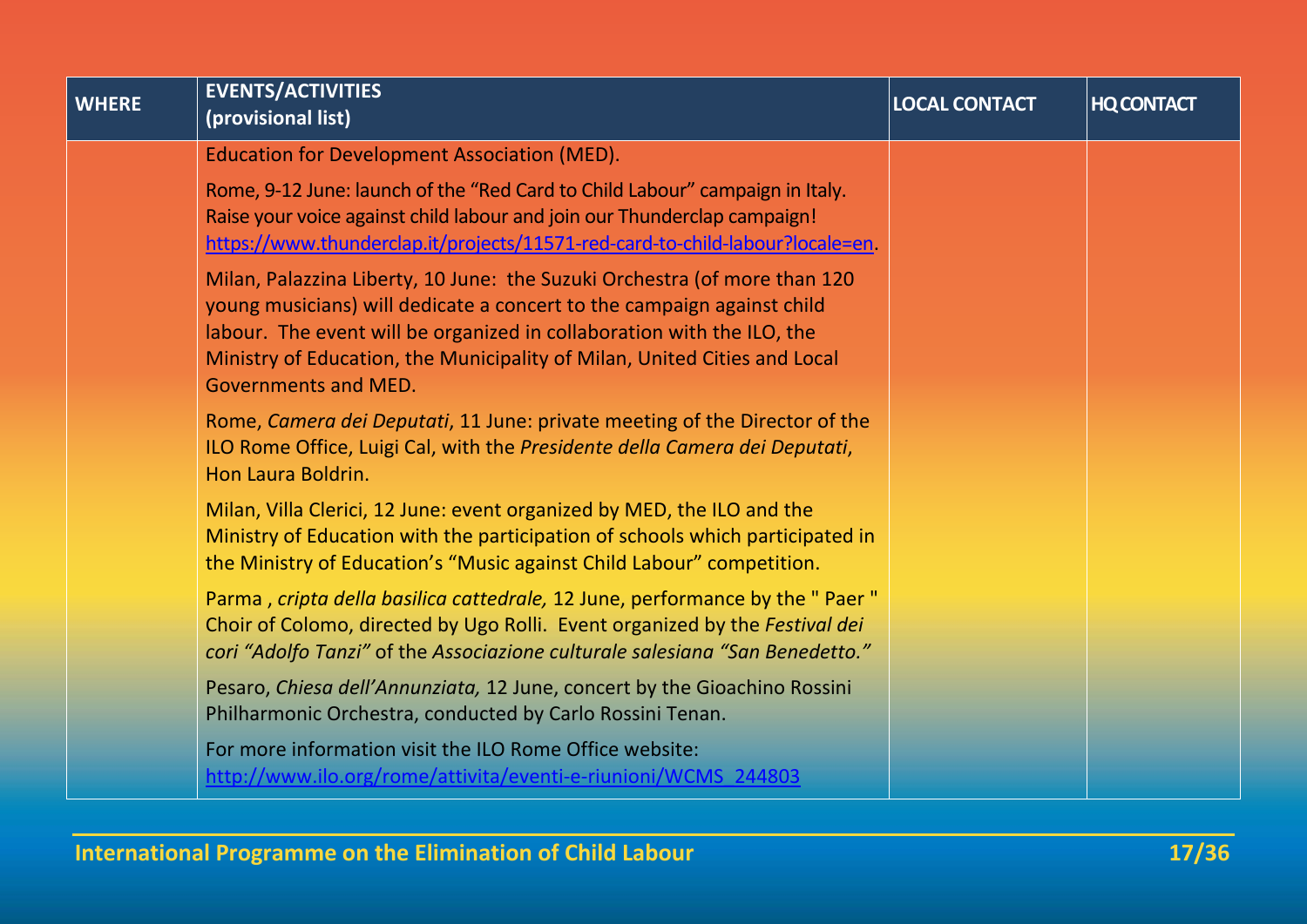| <b>WHERE</b>  | <b>EVENTS/ACTIVITIES</b><br>(provisional list)                                                                                                                                                                                                                                                                                                                                                                | <b>LOCAL CONTACT</b>                     | <b>HQ CONTACT</b>                          |
|---------------|---------------------------------------------------------------------------------------------------------------------------------------------------------------------------------------------------------------------------------------------------------------------------------------------------------------------------------------------------------------------------------------------------------------|------------------------------------------|--------------------------------------------|
| <b>Kenya</b>  | A workshop will be organized with key stakeholders as part of the numerous<br>build-up events planned to take place to highlight the link between social<br>protection and the elimination of child labour.                                                                                                                                                                                                   | <b>Bernard Kiura</b><br>bkiura@ilo.org   | <b>Nadine Osseiran</b><br>osseiran@ilo.org |
| <b>Kosovo</b> | A documentary film will be produced about the situation of children<br>involved in hazardous work in Kosovo, the risks and barriers to education<br>they face, and calling for greater attention to the underlying economic and<br>social vulnerabilities that can force families to resort to child labour. The<br>documentary will be broadcast on major national TV channels to raise<br>public awareness. | Lindita Boshtrakaj<br>boshtrakaj@ilo.org | Snezhi Bedalli<br>bedalli@ilo.org          |
|               | Three workshops with 60 representatives of civil society organizations,<br>youth groups and media will be organized to present the documentary and<br>discuss the need for greater attention to the situation and the needs of<br>children in child labour.                                                                                                                                                   |                                          |                                            |
|               | The Ministry of Labour and Social Welfare will organize the annual tripartite<br>conference on child labour "Economic Vulnerability, Social Protection and<br>Combating Child Labour: Progress and Challenges ahead". This event will<br>analyze progress made in the implementation of the Action Plan against<br>child labour since the June 2013 and discuss the follow up by the social<br>partners.      |                                          |                                            |
|               | An article on awareness raising of youth about child labour and their role in<br>the fight against child labour will be published in the June edition of 4U (For<br>You) Magazine - an official monthly publication of KFOR. 80,000 copies are<br>distributed free of charge to students in lower and upper secondary schools.                                                                                |                                          |                                            |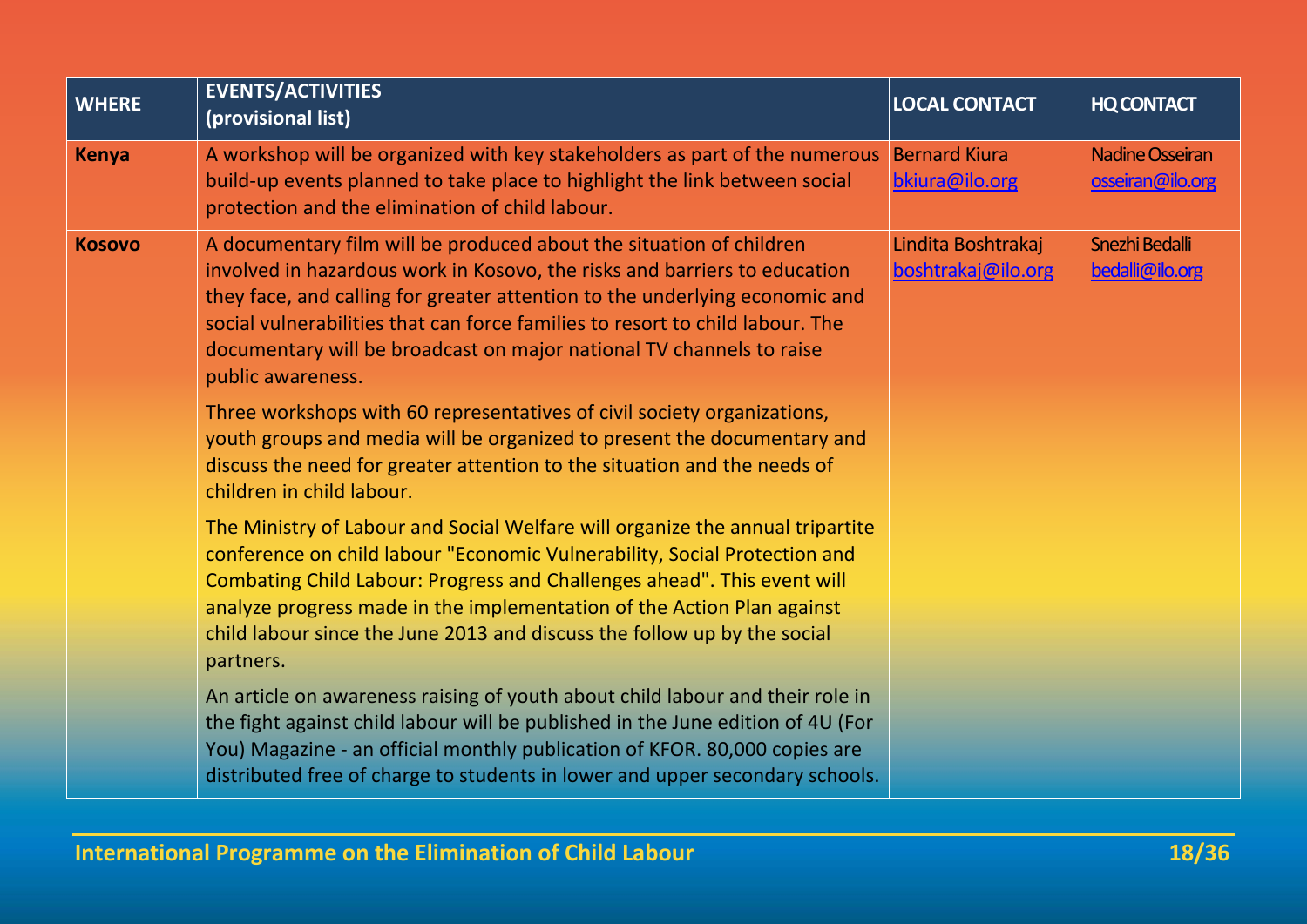| <b>WHERE</b>      | <b>EVENTS/ACTIVITIES</b><br>(provisional list)                                                                                                                                                                                                                                                                                                                                                                                                                                                                                                                                                                                                                                                                                                                                                                                                                                                                                                                                                                                                                                                                                                                                                                                                                                                                                                                                                                                                                                                                                                                                     | <b>LOCAL CONTACT</b>                 | <b>HQ CONTACT</b>                   |
|-------------------|------------------------------------------------------------------------------------------------------------------------------------------------------------------------------------------------------------------------------------------------------------------------------------------------------------------------------------------------------------------------------------------------------------------------------------------------------------------------------------------------------------------------------------------------------------------------------------------------------------------------------------------------------------------------------------------------------------------------------------------------------------------------------------------------------------------------------------------------------------------------------------------------------------------------------------------------------------------------------------------------------------------------------------------------------------------------------------------------------------------------------------------------------------------------------------------------------------------------------------------------------------------------------------------------------------------------------------------------------------------------------------------------------------------------------------------------------------------------------------------------------------------------------------------------------------------------------------|--------------------------------------|-------------------------------------|
| <b>Kyrgyzstan</b> | Activities planned from 1-12 June include:<br>• On June 1, in coordination with the Ministry of Social development and<br>students, a street flash mob campaign "Extend social protection. End<br>child labour" will take place on a main square in Bishkek. 30 students<br>will do a performance about child labour and a 4 hour information<br>campaign to sensitize the public and the media.<br>Representatives of the Child Protection Department, Federation of Trade<br>$\bullet$<br>Unions, NGOs, and the media will take part in a ten-day (2-12 June)<br>"caravan" with the slogan "Red Card to Child Labour", organized in<br>cooperation with the Ministry of Social Development and its sub-offices.<br>The bus will travel through the four main regions in which cotton,<br>tobacco, rice and other crops are cultivated, visiting the cities of: Osh,<br>Jalal-Abad, Karakol and Tokmok. . The "caravan" will be widely aired on<br>national and local TV and radio.<br>The special correspondent of the "OTRK" national TV channel will take<br>part, commentating on the campaigns in the regions and along the<br>whole route, which will be tracked in daily news programmes on<br>"OTRK", June 2-12. A series of TV reports will be broadcast by OTRK.<br>A 30-minute TV programme "The end of child labour: within reach" will<br>$\bullet$<br>be produced and aired between 2-12 June. It will include short<br>commentaries of the best practices and efforts made at national level<br>towards the elimination of child labour directed at policy makers, | Amina Kurbanova<br>kurbanova@ilo.org | Snezhana Bedalli<br>bedalli@ilo.org |
|                   | employers, parents and the public.<br>High level officials (members of Parliament, and from ministries) will<br>$\bullet$                                                                                                                                                                                                                                                                                                                                                                                                                                                                                                                                                                                                                                                                                                                                                                                                                                                                                                                                                                                                                                                                                                                                                                                                                                                                                                                                                                                                                                                          |                                      |                                     |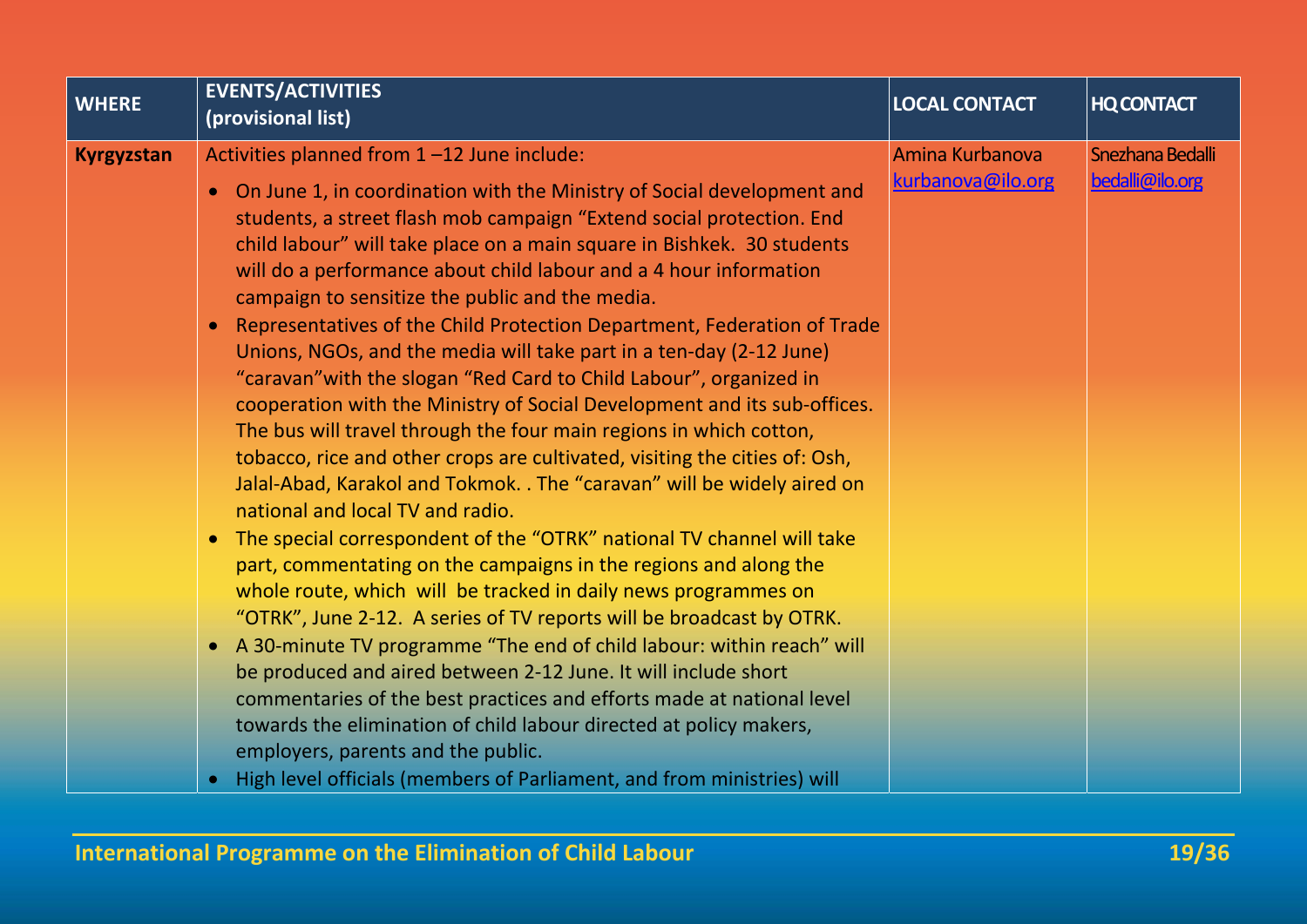| <b>WHERE</b>      | <b>EVENTS/ACTIVITIES</b><br>(provisional list)                                                                                                                                                                                                                                                                                                                                                                                                                                                                                                                                                                                                      | <b>LOCAL CONTACT</b>                                                                 | <b>HQ CONTACT</b>                        |
|-------------------|-----------------------------------------------------------------------------------------------------------------------------------------------------------------------------------------------------------------------------------------------------------------------------------------------------------------------------------------------------------------------------------------------------------------------------------------------------------------------------------------------------------------------------------------------------------------------------------------------------------------------------------------------------|--------------------------------------------------------------------------------------|------------------------------------------|
|                   | launch a Red Card to Child Labour campaign during a high level<br>interactive meeting with children in child labour, parents and media.                                                                                                                                                                                                                                                                                                                                                                                                                                                                                                             |                                                                                      |                                          |
| Lebanon           | A theatrical/singing production will be performed on 12 June to raise<br>awareness about the hazards faced by Syrian and Lebanese children in child<br>labour. The production will be presented by 60 children in the Beqaa region<br>where Lebanese and Syrian children are engaged in child labour.<br>The event will be attended by almost 1,000 children at risk or affected by<br>child labour, their families and the community and influential persons<br>including members of Parliament, mayors, and representatives of national<br>and international organizations.<br>This theatre production will then move to the Hermel Area in North | Ms. Rabeea Jalloul<br>jalloul@ilo.org<br><b>Hayat Osseiran</b><br>ohayat@hotmail.com | Snezhi Bedalli<br>bedalli@ilo.org        |
| <b>Madagascar</b> | Lebanon to be presented to a similar audience.<br>Madagascar will organize one national and three regional celebrations on<br>the theme of World Day with the participation of well-known national<br>artists: involving carnival and artistic events (songs, skits, theatre, radio                                                                                                                                                                                                                                                                                                                                                                 | <b>Ms Hely Fanja</b><br>Rakotondrainibe<br>rakotondrainibe@ilo.                      | <b>Laurence Dubois</b><br>dubois@ilo.org |
|                   | talent, puppet shows and neighbourhood events, films on child labour, a TV<br>show and an exhibition).<br>Conferences and a lunch debate on the theme of the World Day will be<br>organized with the social partners in each place of celebration.<br>Different tools will be developed: posters, t-shirts, press releases, banners,<br>red cards, hats.                                                                                                                                                                                                                                                                                            | org                                                                                  |                                          |
|                   |                                                                                                                                                                                                                                                                                                                                                                                                                                                                                                                                                                                                                                                     |                                                                                      |                                          |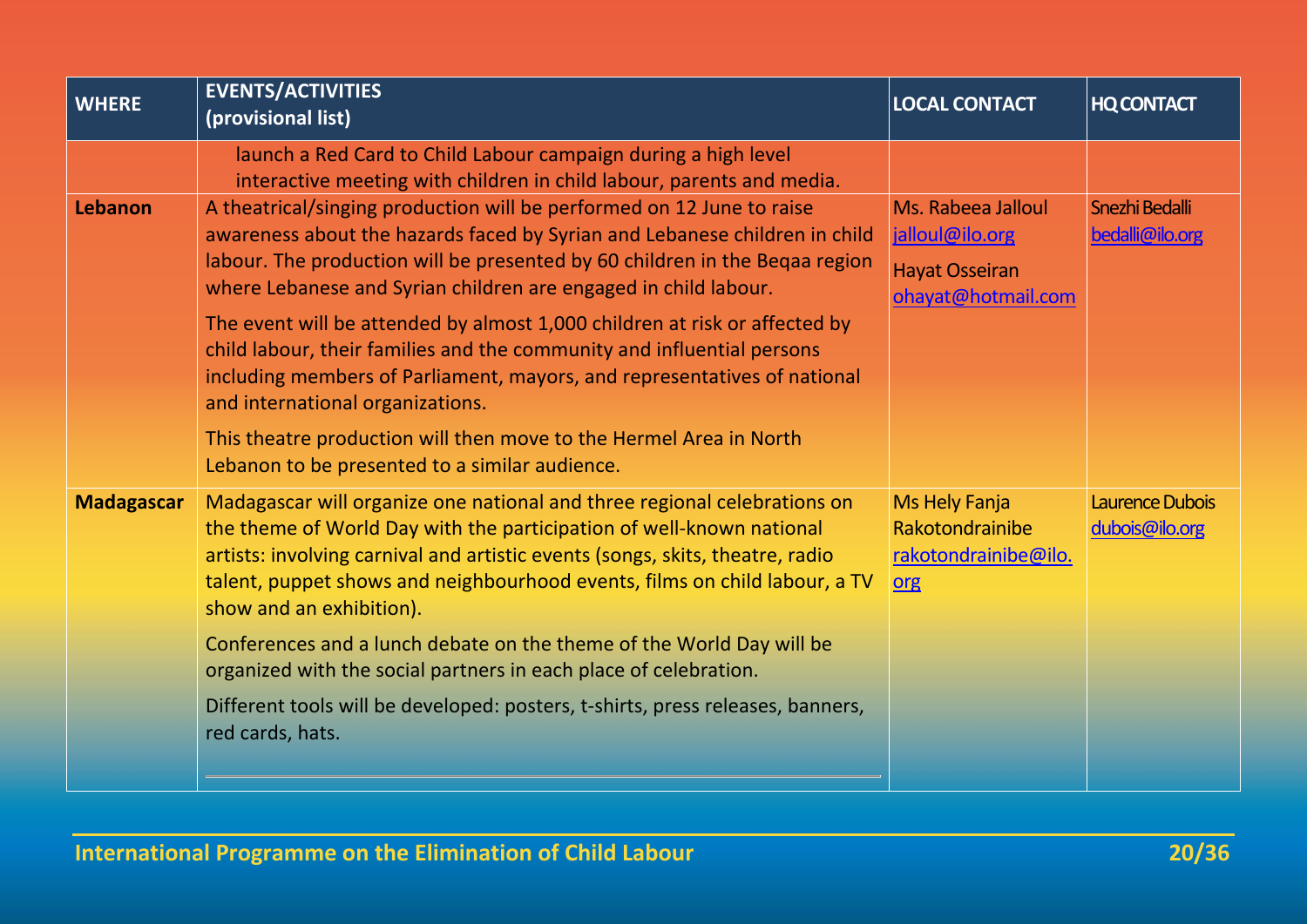| <b>WHERE</b>  | <b>EVENTS/ACTIVITIES</b><br>(provisional list)                                                                                                                                                                                                                                                                                                                                                                                                                                                                                     | <b>LOCAL CONTACT</b>                            | <b>HQ CONTACT</b>                 |
|---------------|------------------------------------------------------------------------------------------------------------------------------------------------------------------------------------------------------------------------------------------------------------------------------------------------------------------------------------------------------------------------------------------------------------------------------------------------------------------------------------------------------------------------------------|-------------------------------------------------|-----------------------------------|
|               | Pour la célébration de la Journée mondiale contre le travail des enfants,<br>Madagascar organisera une célébration nationale et trois célébrations<br>régionales avec l'organisation d'activités de sensibilisation : carnaval,<br>animations artistiques axées sur le thème de la journée mondiale (chansons,<br>sketchs, théâtres, radio-crochet, marionnette) avec la participation<br>d'artistes de renommée nationale, animations de quartiers et projection de<br>films sur le travail des enfants, émission TV, exposition. |                                                 |                                   |
|               | Des conférences et déjeuner-débat seront organisées dans chaque lieu de<br>célébration avec les partenaires sociaux sur le thème de la journée<br>mondiale.                                                                                                                                                                                                                                                                                                                                                                        |                                                 |                                   |
|               | Différentes outils seront élaborés : affiches, tee-shirts, communiqué de<br>presse, banderoles, cartons rouges, casquettes.                                                                                                                                                                                                                                                                                                                                                                                                        |                                                 |                                   |
| <b>Mexico</b> | On 11 June at the ILO Country Office for Mexico and Cuba a press<br>conference will be held to mark the theme of World Day and the actions the<br>country is taking in this area. Participants include the Ministry of Labour and<br>Social Welfare, the Human Development Program "Oportunidades," the ILO<br>and UNICEF.                                                                                                                                                                                                         | <b>Victoria Cruz</b><br><b>IPEC MEX@ilo.org</b> | Lars Johansen<br>johansen@ilo.org |
|               | 11 June: Sugarcane agribusinesses in Mexico will present the progress of<br>their Action Plan to make the sugarcane value chain in Mexico child-labour<br>free.                                                                                                                                                                                                                                                                                                                                                                    |                                                 |                                   |
|               | 12 June: The Labour and Social Welfare Secretariat (Ministry of Labour) will<br>present the results of the 2013 Child Labour Module and make other<br>announcements regarding the strategic actions the Government is taking to                                                                                                                                                                                                                                                                                                    |                                                 |                                   |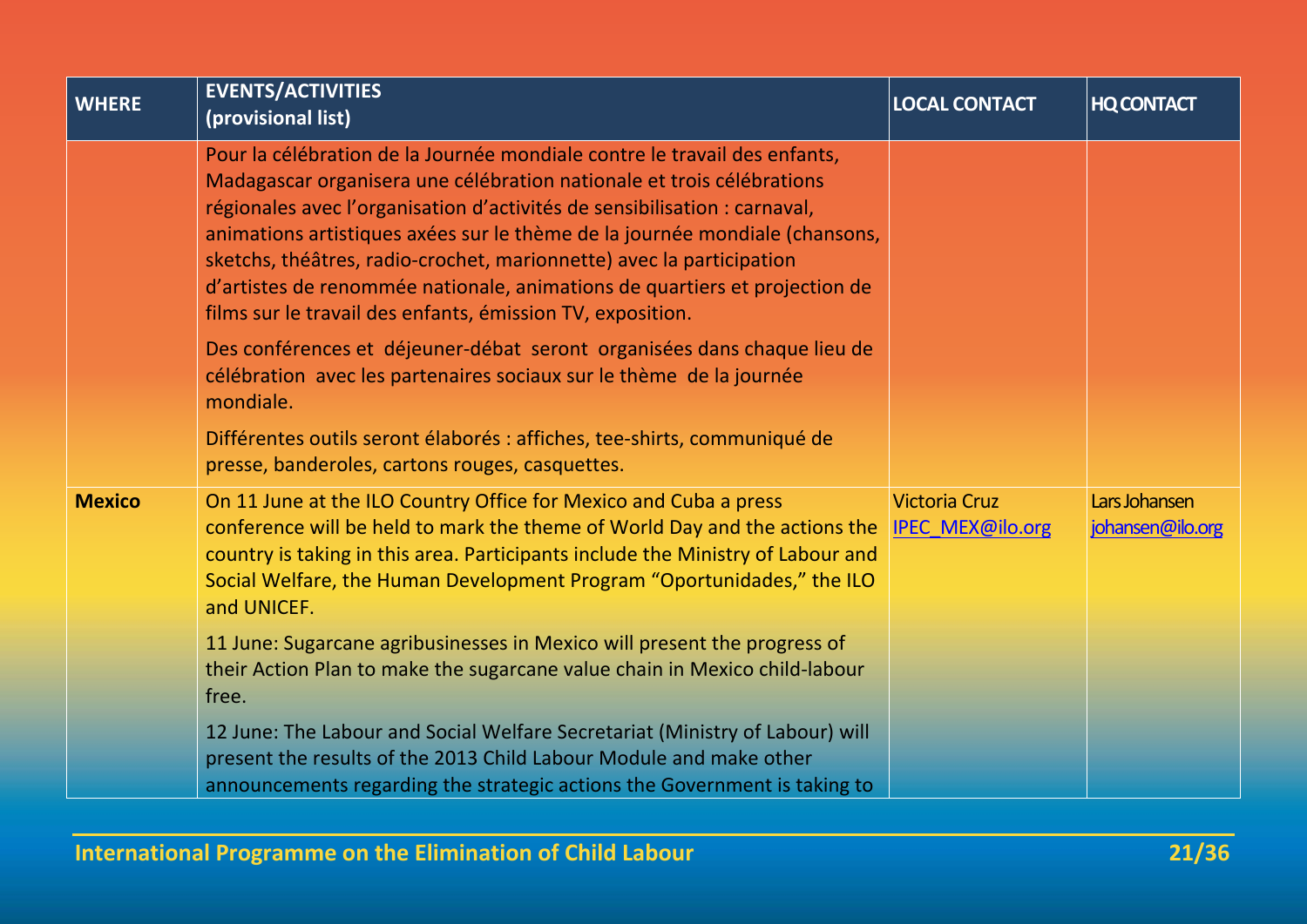| <b>WHERE</b> | <b>EVENTS/ACTIVITIES</b><br>(provisional list)                                                                                                                                                                                                                                                                                              | <b>LOCAL CONTACT</b> | <b>HQ CONTACT</b> |
|--------------|---------------------------------------------------------------------------------------------------------------------------------------------------------------------------------------------------------------------------------------------------------------------------------------------------------------------------------------------|----------------------|-------------------|
|              | prevent and eliminate child labour in Mexico.<br>Forums, marches and public mobilization activities will take place in most                                                                                                                                                                                                                 |                      |                   |
|              | States of the Republic during the weeks of 9 and 16 June.                                                                                                                                                                                                                                                                                   |                      |                   |
|              | El 11 de junio se llevará cabo una Conferencia de Prensa en la Oficina de<br>Países de la OIT para México y Cuba para presentar la campaña de 2014 y<br>las acciones que está realizando el país en esta materia. Participarán:<br>Secretaría del Trabajo y Previsión Social, Programa de Desarrollo Humano<br>Oportunidades, OIT y UNICEF. |                      |                   |
|              | 11 de junio de 2014: Agroindustria de la Caña de Azúcar de México<br>presentará los avances de su Plan de Acción para hacer de la cadena de<br>valor de la agroindustria de la caña de azúcar en México un sector libre de<br>trabajo infantil.                                                                                             |                      |                   |
|              | 12 de junio : La Secretaría del Trabajo y Previsión Social presentará los<br>resultados del Módulo de Trabajo Infantil 2013 y realizará varios otros<br>anuncios sobre acciones estratégicas que el Gobierno de la República está<br>realizando para prevenir y eliminar el trabajo infantil en México.                                     |                      |                   |
|              | Durante las semanas del 9 y el 16 de junio de 2014, se están organizando<br>foros, marchas y actividades públicas de movilización en la mayoría de los<br>Estados de la República para conmemorar el Día Mundial.                                                                                                                           |                      |                   |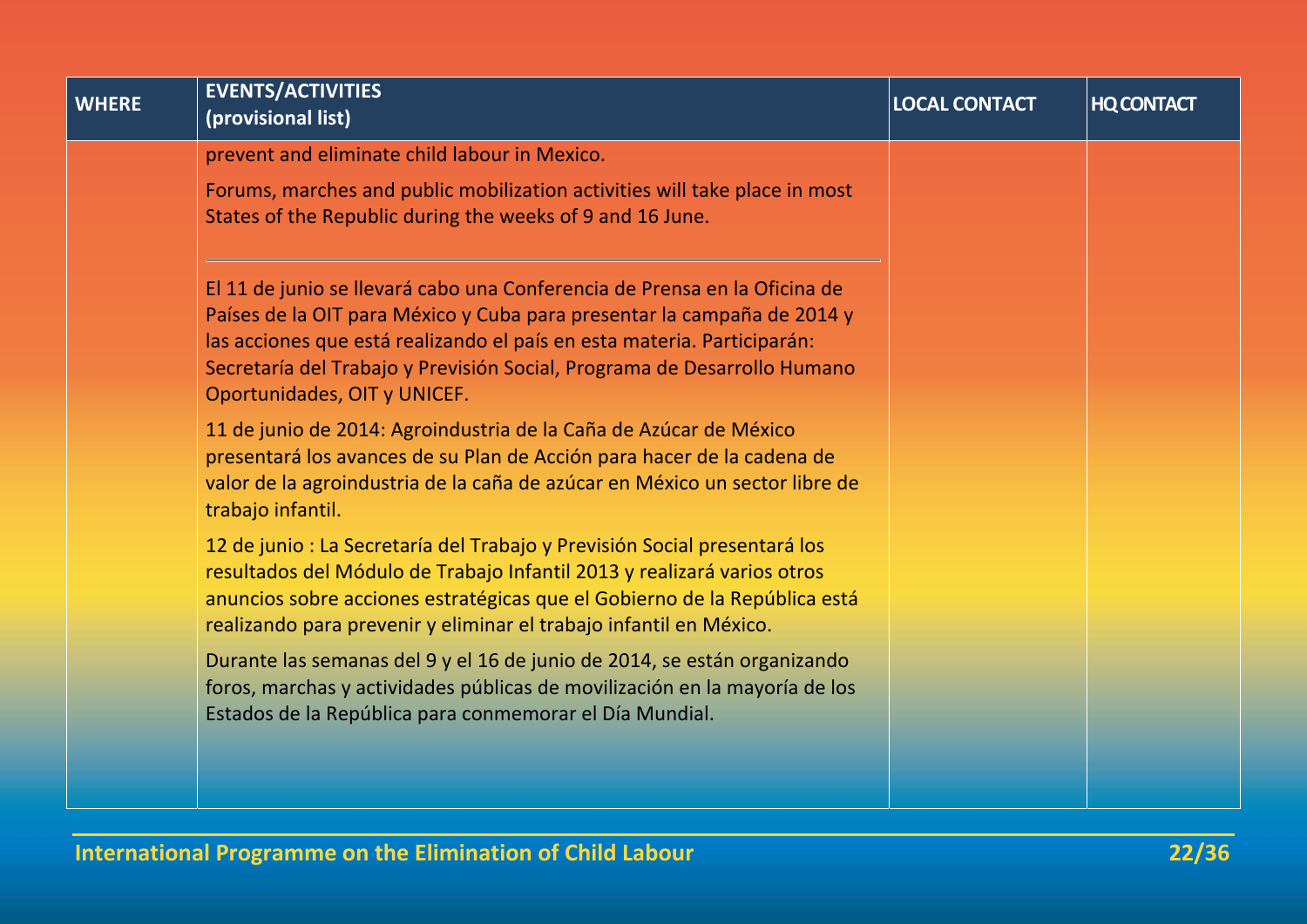| <b>WHERE</b>    | <b>EVENTS/ACTIVITIES</b><br>(provisional list)                                                                                                                                                                                                                                                                                                                                                                                                                                                                                                                                                                         | <b>LOCAL CONTACT</b>                              | <b>HQ CONTACT</b>                      |
|-----------------|------------------------------------------------------------------------------------------------------------------------------------------------------------------------------------------------------------------------------------------------------------------------------------------------------------------------------------------------------------------------------------------------------------------------------------------------------------------------------------------------------------------------------------------------------------------------------------------------------------------------|---------------------------------------------------|----------------------------------------|
| <b>Mongolia</b> | A football match among children will be held with guest players including<br>Ministers and other famous figures. Children will have a face-to-face<br>discussion with the guest players during breaks between two games. The<br>football match will be broadcast on national television.                                                                                                                                                                                                                                                                                                                               | <b>Bolormaa Purevsuren</b><br>bpurevsuren@ilo.org | <b>Bharati Pflug</b><br>pflug@ilo.org  |
|                 | The National Authority for Children will hold a press conference on World<br>Day.                                                                                                                                                                                                                                                                                                                                                                                                                                                                                                                                      |                                                   |                                        |
| <b>Myanmar</b>  | The first commemoration of World Day Against Child Labour in Myanmar<br>will involve three simultaneous celebrations, one national and two area-<br>based events.                                                                                                                                                                                                                                                                                                                                                                                                                                                      | Selim Benaissa<br>benaissa@ilo.org                | Sophie De Coninck<br>deconinck@ilo.org |
|                 | The main celebration will be held in the country's capital, Nay Pyi Taw. It is a<br>back-to-back event starting with a Seminar on Child Labour and Social<br>Protection on June 11 followed by the WDACL event and press conference<br>on June 12. Statements from ILO and its tripartite constituents will be<br>delivered. The Red Card Campaign in Myanmar will also be launched during<br>the World Day on June 12.                                                                                                                                                                                                |                                                   |                                        |
|                 | On 12 June, two events will take place in Mandalay and Yangon organized<br>primarily in partnership with Care International and also with other<br>international NGOs. 250 participants from different sectors are expected to<br>attend the Mandalay celebration on the World Day theme "Extend social<br>protection, combat child labour". Winners of the Children's Arts<br>Competition will be awarded; there will be performances by a famous band<br>in Myanmar; a speech will be delivered by an artist-child labour advocate. In<br>Yangon, an infant's workshop will be held with 40 children and 40 parents. |                                                   |                                        |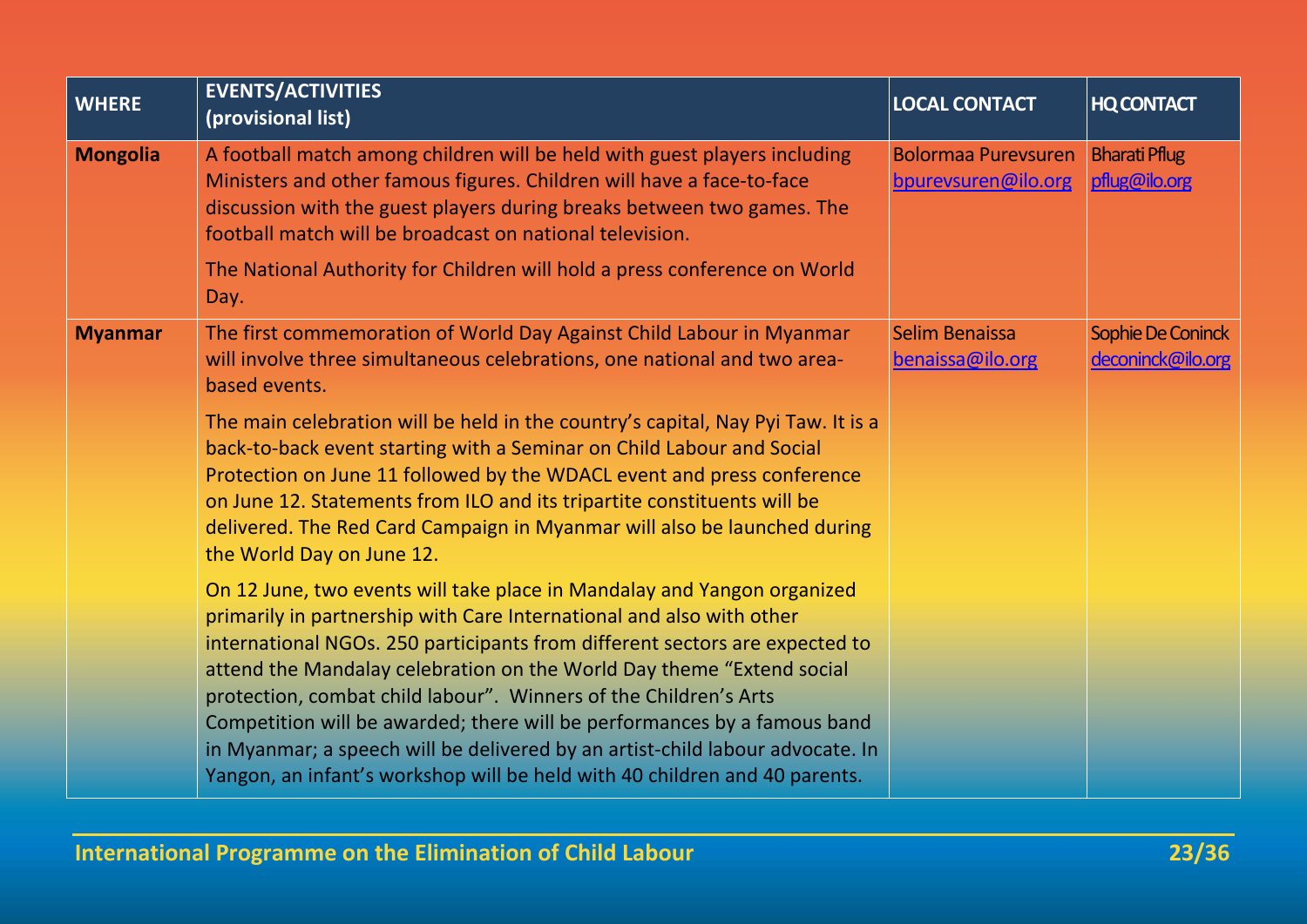| <b>WHERE</b>     | <b>EVENTS/ACTIVITIES</b><br>(provisional list)                                                                                                                                                                                                                                                                                                                                                                                                                                                                                                                                                                                                                                             | <b>LOCAL CONTACT</b>               | <b>HQ CONTACT</b>                 |
|------------------|--------------------------------------------------------------------------------------------------------------------------------------------------------------------------------------------------------------------------------------------------------------------------------------------------------------------------------------------------------------------------------------------------------------------------------------------------------------------------------------------------------------------------------------------------------------------------------------------------------------------------------------------------------------------------------------------|------------------------------------|-----------------------------------|
| <b>Nicaragua</b> | Three main activities are planned. On 3 June there will be a day of activities<br>in Managua organized by the Minister of the Family, the Minister of Labour<br>and Education, employers, trade unions and NGOs. Three local forums will<br>take place in Managua, Chinandega and Jalapa (organized by the ILO, NGOs<br>and the Ministry of Labour). There will be a meeting in the National<br>Assembly on child labour laws (date to be determined).                                                                                                                                                                                                                                     | Noortje Denkers<br>denkers@ilo.org | Lars Johansen<br>johansen@ilo.org |
|                  | 3 June: Launch the World Day 2014.<br>$\bullet$<br><b>25 June:</b> Closing ceremony of the first "I learn" programme of Care<br>$\bullet$<br>International in the context of World Day.<br>24 June: Forum on hazardous child labour in the Department of<br>$\bullet$<br>Managua.<br><b>26 June:</b> Forum on hazardous child labour in the Department of<br>$\bullet$<br>Chinandega.<br>• 27 June: Forum on hazardous child labour in the Department of Jalapa.<br>Para celebrar el Día Mundial, Nicaragua tiene previsto tres actividades<br>diferentes. Habrá un día de actividades en Managua el 3 de junio,<br>organizado por el ministro de la familia, el ministro del trabajo y la |                                    |                                   |
|                  | educación, los empleadores, los trabajadores y las organizaciones no<br>gubernamentales. Tres foros locales también tendrán lugar en Managua,<br>Chinandega y Jalapa (organizado por la OIT, y organizaciones no<br>gubernamentales y el Ministerio de Trabajo). Por otra parte, ha de haber<br>una reunión en la Asamblea Nacional sobre leyes de trabajo infantil (fecha<br>por determinar).                                                                                                                                                                                                                                                                                             |                                    |                                   |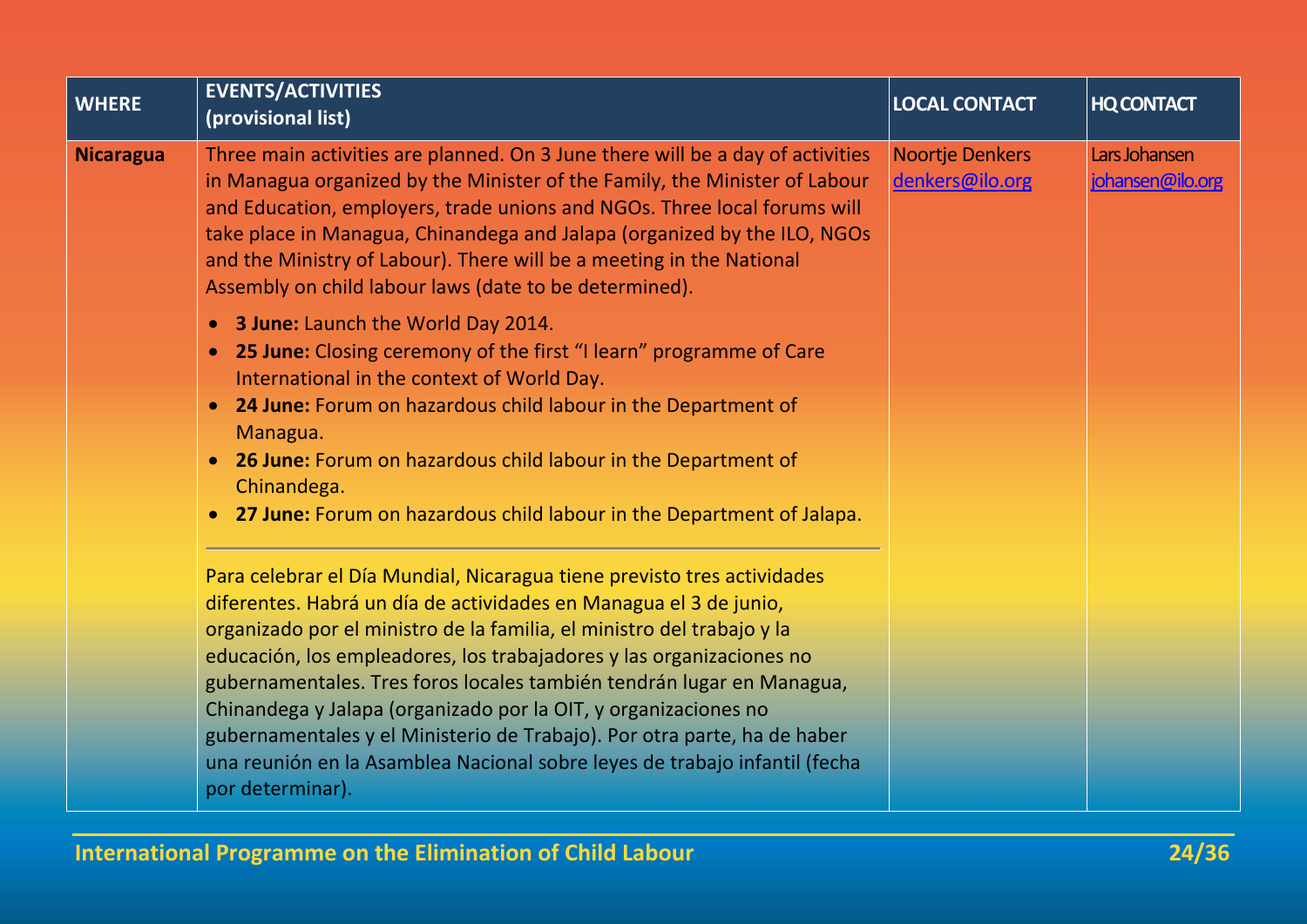| <b>WHERE</b>   | <b>EVENTS/ACTIVITIES</b><br>(provisional list)                                                                                                                                                                                                                                                                                                                                                                                                                                                                                                                                                                                         | <b>LOCAL CONTACT</b>                                                       | <b>HQ CONTACT</b>                     |
|----------------|----------------------------------------------------------------------------------------------------------------------------------------------------------------------------------------------------------------------------------------------------------------------------------------------------------------------------------------------------------------------------------------------------------------------------------------------------------------------------------------------------------------------------------------------------------------------------------------------------------------------------------------|----------------------------------------------------------------------------|---------------------------------------|
|                | Junio 3: Lanzamiento de la Jornada.<br>$\bullet$<br>Junio 25: Acto de cierre del Programa Primero Aprendo de Care<br>$\bullet$<br>Internacional, en el contexto del Da Mundial contra el Trabajo Infantil.<br>Junio 24: Foro sobre Trabajo Infantil Peligroso en el Departamento de<br>$\bullet$<br>Managua.<br>Junio 26: Foro sobre trabajo infantil peligroso en el Departamento de<br>$\bullet$<br>Chinandega.<br>Junio 27: Foro sobre trabajo infantil peligroso en el Departamento de<br>$\bullet$<br>Jalapa.                                                                                                                     |                                                                            |                                       |
| <b>Nigeria</b> | 11 - 13 June: The Federal Ministry of Labour in collaboration with British<br>America Tobacco will hold a three day sensitization programme at Okeogun<br>in Oyo state. On 16 June they also plan to have a one day awareness-raising<br>rally at Egbeda in Oyo State.                                                                                                                                                                                                                                                                                                                                                                 | <b>Pius Udo</b><br>udo@ilo.org                                             | <b>Alexandre Soho</b><br>soho@ilo.org |
| <b>Nepal</b>   | Nepal will annouce the launch of the child labour free district initiative of<br>Bhaktapur. An awareness raising rally and march will be organized in<br>Bhaktapur city, which will turn into a mass meeting with political leaders,<br>policy makers, district and national authorities and civil society leaders.<br>Radio and TV programmes will be aired through various radio stations and<br>local FM stations during the week of the 12 June 2014. This will be<br>complemented by publications in print media of opinion editorials and<br>articles focusing on the worst forms of child labour and the rights of<br>children. | <u>k-</u><br>hada2011@yahoo.co<br><b>Prakash Sharma</b><br>prakash@ilo.org | <b>Sherin Khan</b><br>khan@ilo.org    |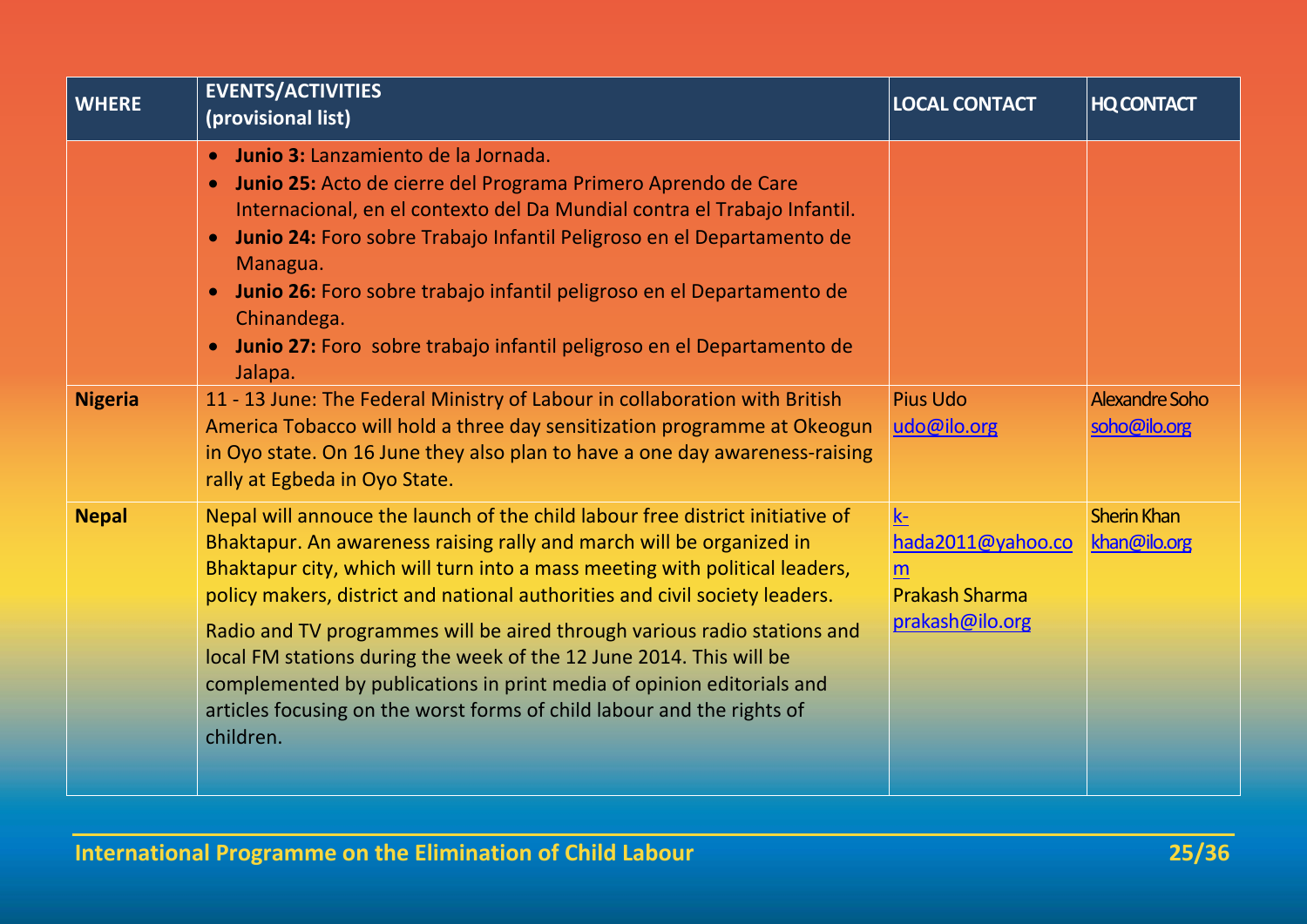| <b>WHERE</b> | <b>EVENTS/ACTIVITIES</b>                                                                                                                                                                                                                                                                                                                                                                                                                                                                                                                                                                                                                                                                                                                                                                                                                                                                                                                                                                                                                      | <b>LOCAL CONTACT</b>                                                                                        | <b>HQ CONTACT</b>                 |
|--------------|-----------------------------------------------------------------------------------------------------------------------------------------------------------------------------------------------------------------------------------------------------------------------------------------------------------------------------------------------------------------------------------------------------------------------------------------------------------------------------------------------------------------------------------------------------------------------------------------------------------------------------------------------------------------------------------------------------------------------------------------------------------------------------------------------------------------------------------------------------------------------------------------------------------------------------------------------------------------------------------------------------------------------------------------------|-------------------------------------------------------------------------------------------------------------|-----------------------------------|
|              | (provisional list)                                                                                                                                                                                                                                                                                                                                                                                                                                                                                                                                                                                                                                                                                                                                                                                                                                                                                                                                                                                                                            |                                                                                                             |                                   |
| Panama       | Panama will develop several activities throughout June as follows:<br>• 27 May-30 June: "Red Card to Child Labour" campaign by the National<br>Council of Private Enterprise (CONEP) with football matches and<br>awareness raising activities including CSE (employers' organization).<br>• 6-13 June: murals, fireworks, readings on child rights and the elimination<br>of child labour in School Centers.<br>• 8 June: march against child labour.<br>• 9-10 June: projection of short-films on child labour at the Panama<br><b>University Cinema.</b><br>11 June: progress on the prevention and eradication of child labour in<br>$\bullet$<br>Panama. ILO-Casa Esperanza.<br>• 11-14 June: murals, training and "Human Chain" against child labour on<br>social security agencies' facilities.<br><b>12 June:</b> dissemination of information on child labour.<br>$\bullet$<br>• 25 June: launch of the Social Footprint for Responsible Enterprises.<br>• 25 June: linking child labor to social protection policies and presenting | <b>José Roberto Morales</b><br>morales@ilo.org<br><b>Briseida Barrantes</b><br>Serrano<br>barrantes@ilo.org | Lars Johansen<br>johansen@ilo.org |
|              | the analysis of the 2012 Survey on child labour in Panama.<br>En Panamá se desarrollarán las siguientes actividades:<br>• 27 de mayo - 30 de junio: actividades de sensibilización y eventos<br>futbolísticos en el marco de la campaña "Tarjeta roja al trabajo infantil",<br>con la participación del Consejo Nacional de la Empresa Privada (CONEP)<br>y la organización de empleadores CSE.<br>• 6-13 de junio: pinturas murales, fuegos artificiales, lecturas en centros                                                                                                                                                                                                                                                                                                                                                                                                                                                                                                                                                                |                                                                                                             |                                   |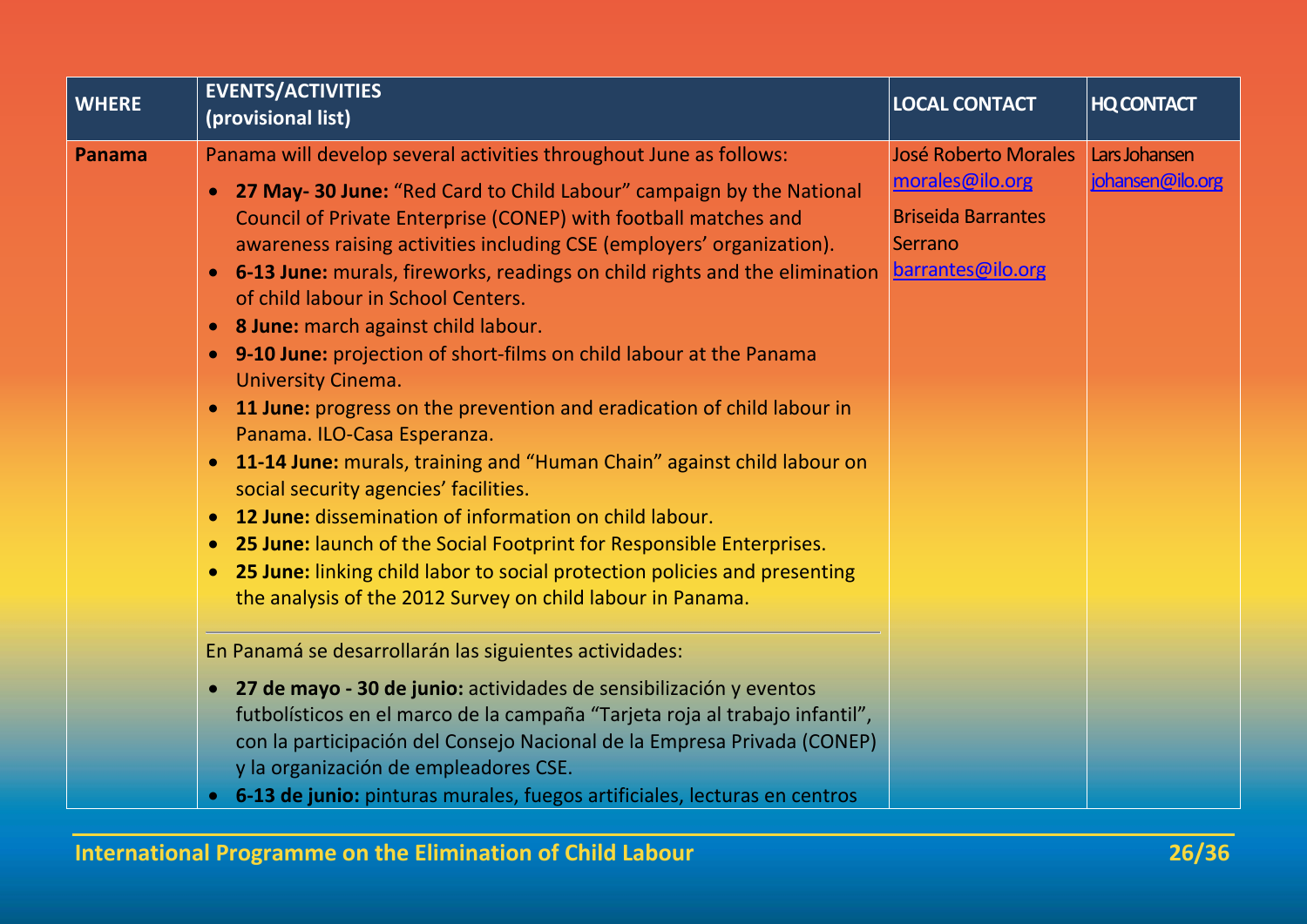| <b>WHERE</b> | <b>EVENTS/ACTIVITIES</b><br>(provisional list)                                                                                                                                                                                                                                                                                                                                                                                                                                                                                                                                                                                                                                                                                                                                                                                                                                                                                                                                                    | <b>LOCAL CONTACT</b>                                                        | <b>HQ CONTACT</b>                 |
|--------------|---------------------------------------------------------------------------------------------------------------------------------------------------------------------------------------------------------------------------------------------------------------------------------------------------------------------------------------------------------------------------------------------------------------------------------------------------------------------------------------------------------------------------------------------------------------------------------------------------------------------------------------------------------------------------------------------------------------------------------------------------------------------------------------------------------------------------------------------------------------------------------------------------------------------------------------------------------------------------------------------------|-----------------------------------------------------------------------------|-----------------------------------|
|              | escolares sobre los derechos de los niños y el trabajo infantil.<br>8 de junio: marcha contra el trabajo infantil.<br>$\bullet$<br>· 9-10 de junio: proyección de cortos sobre trabajo infantil en la sal de<br>cine de la Universidad de Panamá.<br>11 de junio: Charla sobre los avances en la prevención y eliminación del<br>$\bullet$<br>trabajo infantil en Panamá, organizada por Casa Esperanza y la OIT.<br>• 11-14 de junio: pinturas murales, talleres de sensibilización y una<br>"Cadena humana" contra el trabajo infantil en las instalaciones de los<br>organismos de la seguridad social.<br>12 de junio: difusión de información sobre el trabajo infantil.<br>$\bullet$<br>25 de junio: lanzamiento de la etiqueta "Huella social para empresas<br>$\bullet$<br>responsables".<br>25 de junio: Charla sobre los vínculos entre el trabajo infantil y las<br>$\bullet$<br>políticas de protección social y análisis de la Encuesta sobre trabajo<br>infantil de Panamá de 2012. |                                                                             |                                   |
| <b>Peru</b>  | The ILO Regional Office will organize a series of events:<br>• June 1: Launch of the campaign "Extend Social Protection, End Child<br>Labour" and Red Card to Child Labour, as well as the Regional<br>Information System on Child Labour (SIRTI). During June and July news<br>articles linked to World Day will be issued.<br>June 2: Launch of a Virtual Application as football game. Users can<br>$\bullet$<br>create a strategy with each player representing an element of social<br>protection to defeat the opposing team representing obstacles to the<br>elimination of child labour (indifference, lack of commitment etc.).                                                                                                                                                                                                                                                                                                                                                          | Elena Montobbio<br>montobbio@ilo.org<br><b>María Olave</b><br>olave@ilo.org | Lars Johansen<br>johansen@ilo.org |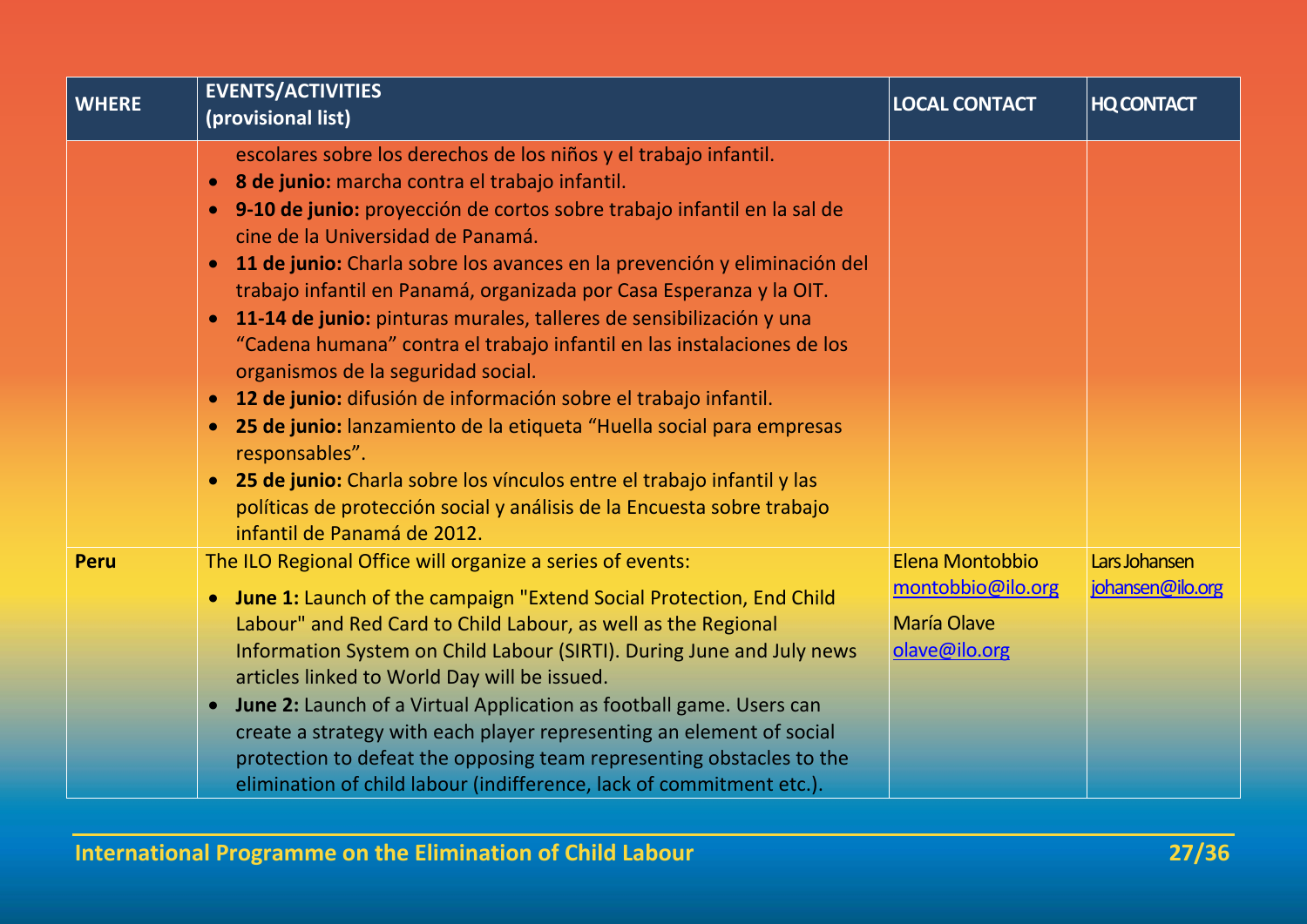| <b>WHERE</b> | <b>EVENTS/ACTIVITIES</b><br>(provisional list)                                                                              | <b>LOCAL CONTACT</b> | <b>HQ CONTACT</b> |
|--------------|-----------------------------------------------------------------------------------------------------------------------------|----------------------|-------------------|
|              | <b>June 9:</b> News articles to promote good practices in combating child<br>$\bullet$                                      |                      |                   |
|              | labour.                                                                                                                     |                      |                   |
|              | <b>June 10:</b> News about virtual event with participation of students.<br>$\bullet$<br>Organized by Fundación Telefónica. |                      |                   |
|              | $\bullet$                                                                                                                   |                      |                   |
|              | June 11: News about an event organized by the ILO under the umbrella<br>of the Red Card to Child Labour Campaign.           |                      |                   |
|              | June 12: News about all events in the region on World Day 2014.<br>$\bullet$                                                |                      |                   |
|              | June 13: News about the Red Card to Child Labour campaign in the<br>$\bullet$                                               |                      |                   |
|              | inaugural event of the World Cup in Brazil.                                                                                 |                      |                   |
|              | July 22 : Virtual seminar on child labour and social protection, with the<br>$\bullet$                                      |                      |                   |
|              | participation of leading specialists from the ILO and authorities in the                                                    |                      |                   |
|              | region in coordination with Fundación Telefónica Peru and Red LACTI                                                         |                      |                   |
|              | (Latin American Network Against Child Labour regional virtual platform).                                                    |                      |                   |
|              | Para el Día mundial la Oficina Regional de la OIT organizará una serie de                                                   |                      |                   |
|              | eventos:                                                                                                                    |                      |                   |
|              | • 1 de junio: Lanzamiento de Identidad Visual y contenidos de la campaña                                                    |                      |                   |
|              | "Ampliemos la Protección Social eliminemos el Trabajo Infantil!" y                                                          |                      |                   |
|              | Tarjeta Roja al trabajo infantil, en el Sistema de Información Regional                                                     |                      |                   |
|              | sobre Trabajo Infantil (SIRTI). Durante el mes de junio y julio se                                                          |                      |                   |
|              | difundirán noticias sobre el Día mundial contra el Trabajo Infantil.                                                        |                      |                   |
|              | 2 de junio: Lanzamiento de aplicación virtual de un juego de futbol que<br>$\bullet$                                        |                      |                   |
|              | permite al usuario armar una estrategia futbolística contando con                                                           |                      |                   |
|              | jugadores que representan cada criterio de la Protección Social para                                                        |                      |                   |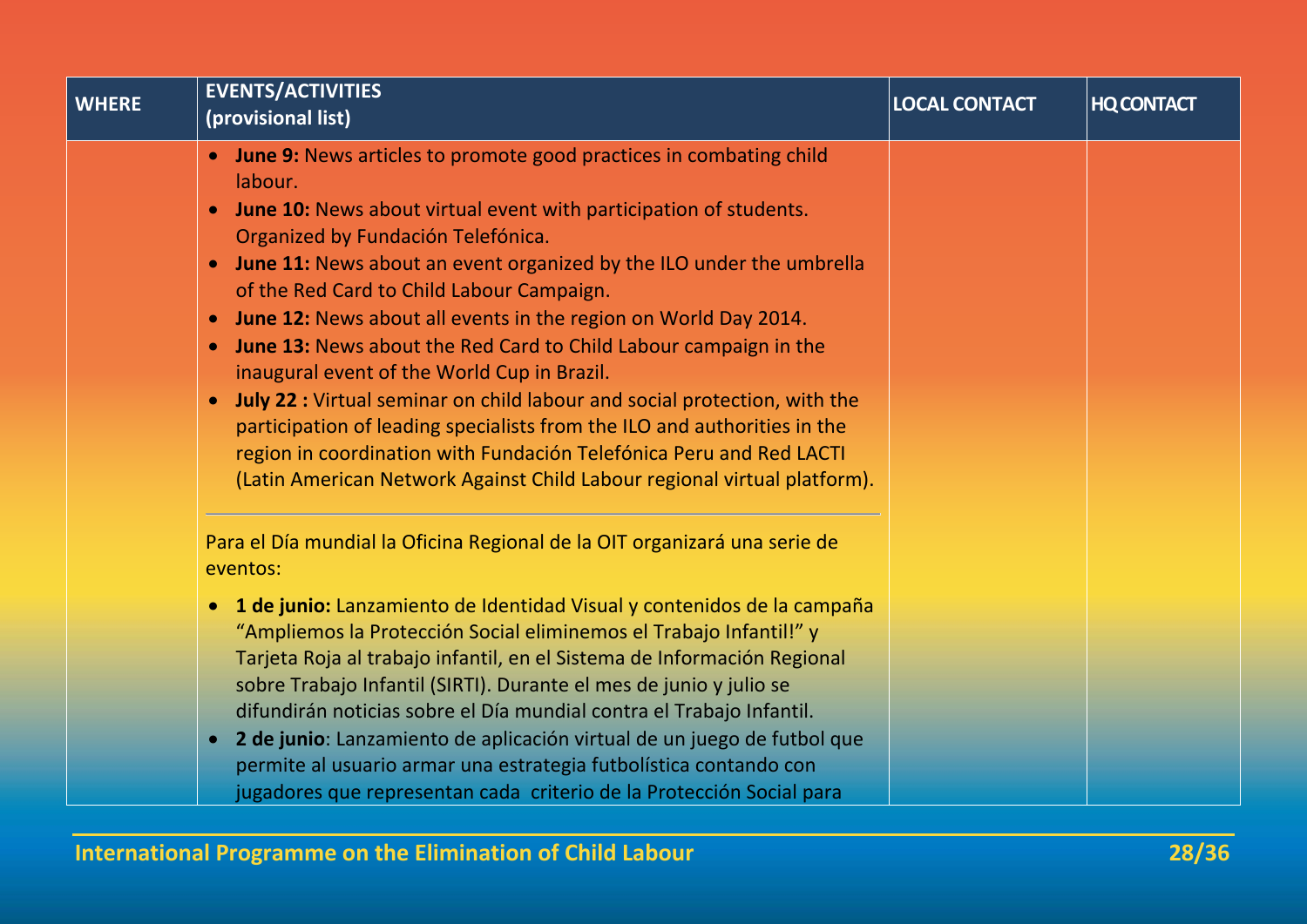| <b>WHERE</b> | <b>EVENTS/ACTIVITIES</b><br>(provisional list)                                                                                                                                                                                                                                                                                                                                                                                                                                                                                                                                                                                                                                                                                                                                                                                                                                                                                                                                                                                                                                                                                                                                          | <b>LOCAL CONTACT</b>                                                                                   | <b>HQ CONTACT</b>                     |
|--------------|-----------------------------------------------------------------------------------------------------------------------------------------------------------------------------------------------------------------------------------------------------------------------------------------------------------------------------------------------------------------------------------------------------------------------------------------------------------------------------------------------------------------------------------------------------------------------------------------------------------------------------------------------------------------------------------------------------------------------------------------------------------------------------------------------------------------------------------------------------------------------------------------------------------------------------------------------------------------------------------------------------------------------------------------------------------------------------------------------------------------------------------------------------------------------------------------|--------------------------------------------------------------------------------------------------------|---------------------------------------|
|              | vencer al equipo contrario que representa los obstáculos para eliminar<br>el trabajo infantil: la indiferencia, falta de compromiso etc.<br>9 de junio: Noticias sobre Buenas Prácticas del Programa de Atención<br>$\bullet$<br>Redoblada y Sistematización de Buenas Prácticas en la lucha contra el TI.<br>10 de junio: Noticia sobre evento virtual con participación de alumnado.<br>$\bullet$<br>Organizado por Fundación Telefónica.<br>11 de junio: Noticia sobre evento organizado por OIT en el marco de la<br>$\bullet$<br>campaña Tarjeta Roja al Trabajo Infantil.<br>12 de junio: Noticia sobre todos los eventos de la región sobre Día<br>$\bullet$<br>Mundial 2014.<br>13 de junio: Noticia sobre la campaña Tarjeta Roja al Trabajo Infantil en<br>$\bullet$<br>el evento inaugural del mundial de futbol en Brasil.<br>22 de Julio: Seminario Virtual sobre Protección Social y Trabajo Infantil,<br>$\bullet$<br>con la participación de destacados especialistas de la OIT y autoridades<br>de la región en coordinación con Fundación Telefónica Perú y Red LACTI<br>(Red Latinoamericana contra el Trabajo Infantil (Red LACTI) Plataforma<br>virtual regional). |                                                                                                        |                                       |
| <b>Samoa</b> | The Samoa Chamber of Commerce in collaboration with other private sector<br>organizations and social partners will conduct a training workshop and a<br>Private Sector Forum to sensitize employers about child labour.                                                                                                                                                                                                                                                                                                                                                                                                                                                                                                                                                                                                                                                                                                                                                                                                                                                                                                                                                                 | <b>Osana Liki</b><br>policyanalyst@samoa<br>chamber.ws<br><b>Marie Jane Fatiaki</b><br>fatiaki@ilo.org | <b>Bharati Pflug</b><br>pflug@ilo.org |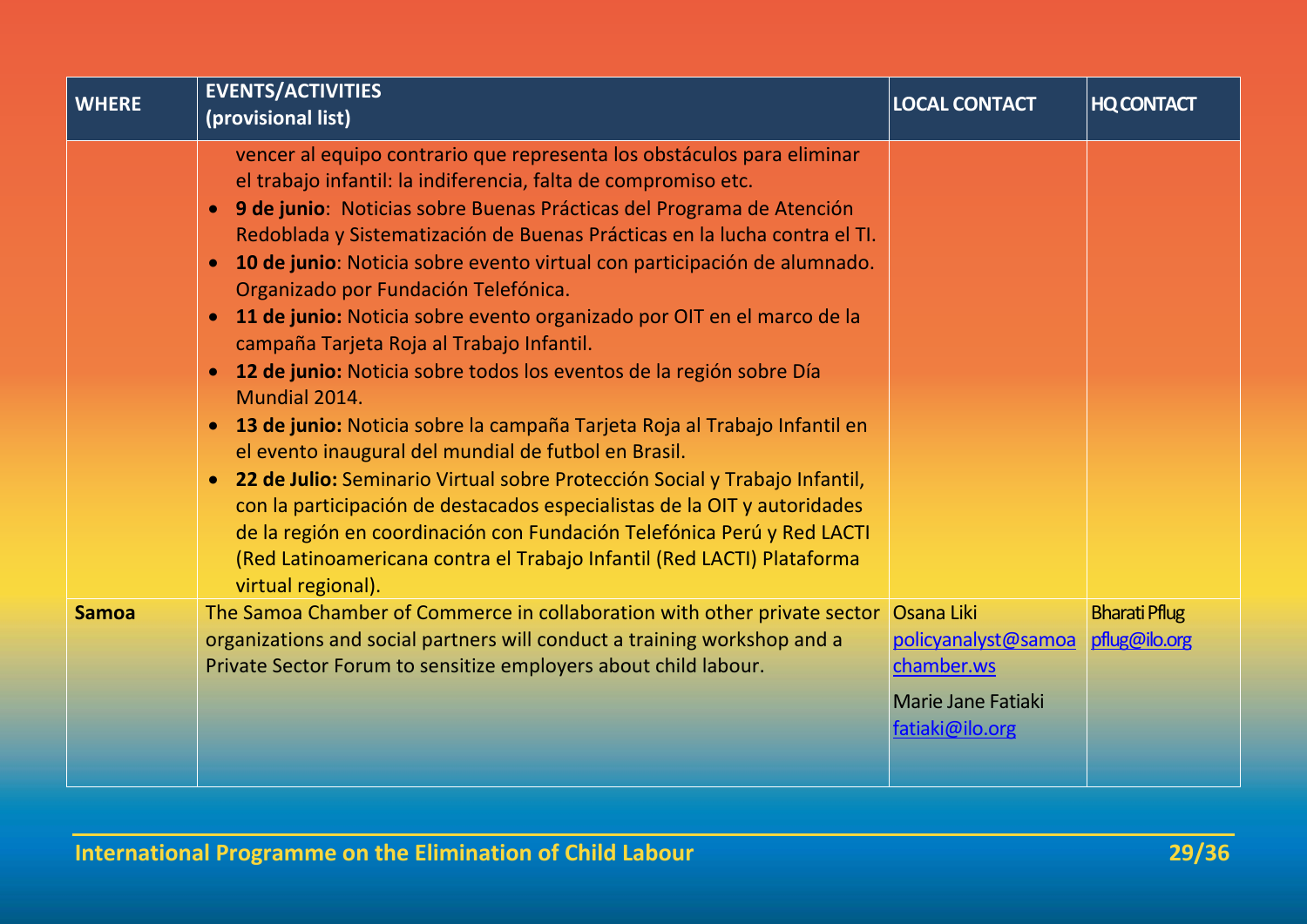| <b>WHERE</b>        | <b>EVENTS/ACTIVITIES</b><br>(provisional list)                                                                                                                                                                                                                                                                                                                                                                      | <b>LOCAL CONTACT</b>                        | <b>HQ CONTACT</b>                          |
|---------------------|---------------------------------------------------------------------------------------------------------------------------------------------------------------------------------------------------------------------------------------------------------------------------------------------------------------------------------------------------------------------------------------------------------------------|---------------------------------------------|--------------------------------------------|
| <b>South Africa</b> | 15 May, Durban, KwaZulu Natal Philharmonic Orchestra, opening concert of<br>the Winter season dedicated to the Music Against Child Labour Initiative.                                                                                                                                                                                                                                                               | <b>Sue Murray</b><br>smurray@kznphil.org.za | <b>Simon Steyne</b><br>steyne@ilo.org      |
| <b>Swaziland</b>    | Information on action taken to combat child labour and on the theme of the<br>World Day will be shared with local media.                                                                                                                                                                                                                                                                                            | <b>Tshepo Kau</b><br>kau@ilo.org            | <b>Nadine Osseiran</b><br>Osseiran@ilo.org |
| <b>Spain</b>        | 14 June: within the framework of the Music Against Child Labour Initiative,<br>and organized in collaboration between the ILO Madrid Office, the<br>orchestras, Pilar Jurado (co-founder of the Music Initiative) and the Spanish<br>musicians' union, AMPOS, three orchestras will dedicate their concerts to<br>the struggle against child labour:                                                                | Joaquin Nieto Sainz<br>nieto@ilo.org        | Jane Colombini<br>colombini@ilo.org        |
|                     | Orquesta Sinfónica de Euskadi in Bilbao.<br>$\bullet$<br>Orquesta Sinfónica de Tenerife.<br>$\bullet$<br>Orquesta Ciudad de Granada with Pilar Jurado who will premiere a new<br>$\bullet$<br>composition dedicated to the Music Initiative.                                                                                                                                                                        |                                             |                                            |
|                     | El 14 de junio, en el marco de la Iniciativa "La música contra el trabajo<br>infantil" y con la organización conjunta de la Oficina de la OIT en Madrid, las<br>orquestas, Pilar Jurado (co-fundadora de la Iniciativa "La música") y la<br>Asociación de Músicos Profesionales de Orquestas Sinfónicas de España<br>(AMPOS), tres orquestas van a dedicar sus conciertos a la lucha contra el<br>trabajo infantil: |                                             |                                            |
|                     | Orquesta Sinfónica de Euskadi in Bilbao.<br>$\bullet$<br>Orquesta Sinfónica de Tenerife.<br>$\bullet$<br>Orquesta Ciudad de Granada acompañando a Pilar Jurado, quien<br>$\bullet$<br>interpretará un tema inédito dedicado a la Iniciativa "La música".                                                                                                                                                            |                                             |                                            |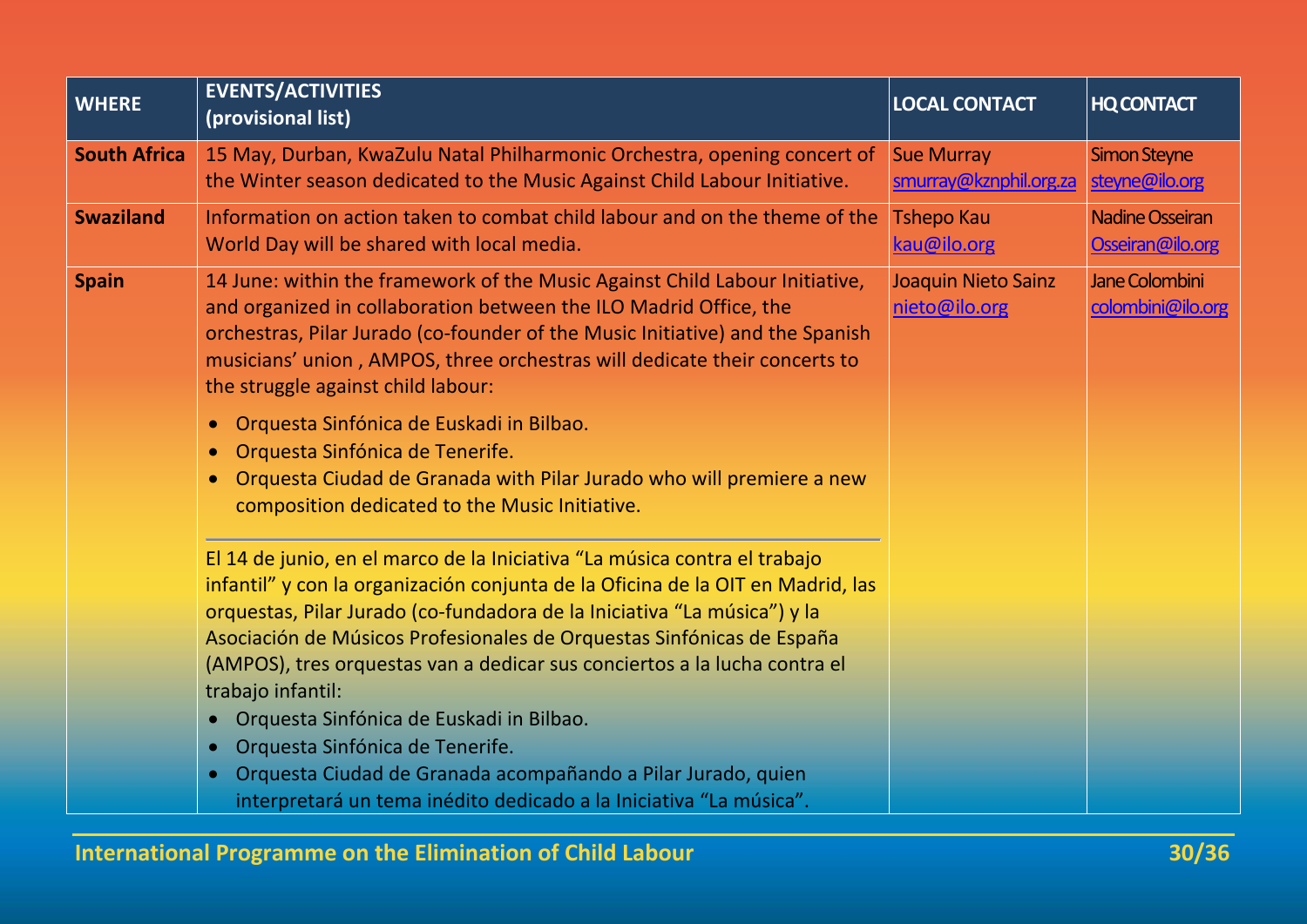| <b>WHERE</b>       | <b>EVENTS/ACTIVITIES</b><br>(provisional list)                                                                                                                                                                                                                                                                                                                                                                                                                                                                                                                                                                            | <b>LOCAL CONTACT</b>                   | <b>HQ CONTACT</b>                     |
|--------------------|---------------------------------------------------------------------------------------------------------------------------------------------------------------------------------------------------------------------------------------------------------------------------------------------------------------------------------------------------------------------------------------------------------------------------------------------------------------------------------------------------------------------------------------------------------------------------------------------------------------------------|----------------------------------------|---------------------------------------|
| <b>Sri Lanka</b>   | Sri Lanka will declare Kegalle as the second district to be a Child Labour Free<br>Zone.                                                                                                                                                                                                                                                                                                                                                                                                                                                                                                                                  | Dabeida Agramonte<br>agramonte@ilo.org | <b>Bharati Pflug</b><br>pflug@ilo.org |
|                    | To extend social protection to vulnerable girls and boys and/or their<br>families, Ratnapura will launch the first step of a project to assess the<br>vulnerability of girls and boys using benchmarks developed for the district.                                                                                                                                                                                                                                                                                                                                                                                        | Shyama Salgado<br>shyama@ilo.org       |                                       |
| <b>Switzerland</b> | 10 June at the Palais des Nations in Geneva: 23rd Meeting of the IPEC<br><b>International Steering Committee.</b>                                                                                                                                                                                                                                                                                                                                                                                                                                                                                                         |                                        | Simon Steyne<br>steyne@ilo.org        |
|                    | The discussion will be opened by Mr. Guy Ryder, ILO Director-General,<br>followed by presentations of the IPEC Implementation Report "Action<br>against child labour 2012-2013" by Ms Corinne Vargha, Branch Chief,<br>Fundamental Principles and Rights at Work; highlights from the World Social<br>Protection Report 2014-2015, presented by Ms Christina Behrendt, Social<br>Policy Specialist, ILO Social Protection Department; and a report of the III<br>Global Child Labour Conference by Ms Paul Montagner, Government of<br>Brazil.<br>Class choir and orchestra, Gabriel Péri school, Gardanne (France), will |                                        |                                       |
|                    | perform a new song "La Musique", dedicated to the Music against Child<br>Labour Initiative.                                                                                                                                                                                                                                                                                                                                                                                                                                                                                                                               |                                        |                                       |
| <b>Tanzania</b>    | 12 June officiated by the Deputy Minister for Labour and Employment, the<br>Ministry of Labour, the social partners, NGOs and the ILO office will organize<br>World Day activities at national level in Tanga region:<br>processions;<br>$\bullet$                                                                                                                                                                                                                                                                                                                                                                        | <b>Magnus Minja</b><br>minja@ilo.org   | Nadine Osseiran<br>osseiran@ilo.org   |
|                    | football matches;                                                                                                                                                                                                                                                                                                                                                                                                                                                                                                                                                                                                         |                                        |                                       |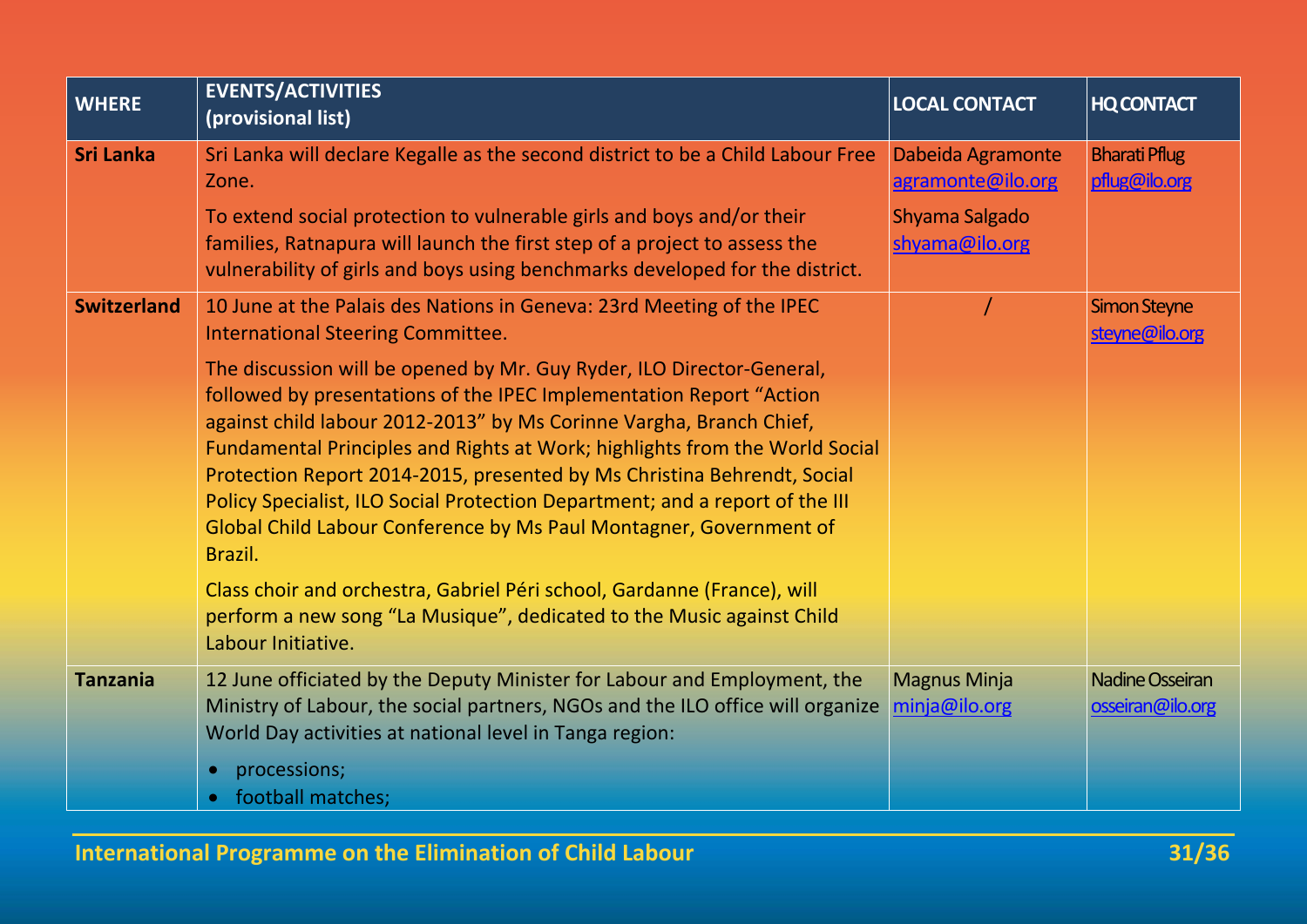| <b>WHERE</b>      | <b>EVENTS/ACTIVITIES</b><br>(provisional list)                                                                                                                                                                                                                                                                                                                                                                                                                                                                                                                                                                                                                                                                                                                                                                                                                                                                                                                                                                                                                                                                                                 | <b>LOCAL CONTACT</b>                                      | <b>HQ CONTACT</b> |
|-------------------|------------------------------------------------------------------------------------------------------------------------------------------------------------------------------------------------------------------------------------------------------------------------------------------------------------------------------------------------------------------------------------------------------------------------------------------------------------------------------------------------------------------------------------------------------------------------------------------------------------------------------------------------------------------------------------------------------------------------------------------------------------------------------------------------------------------------------------------------------------------------------------------------------------------------------------------------------------------------------------------------------------------------------------------------------------------------------------------------------------------------------------------------|-----------------------------------------------------------|-------------------|
|                   | children's Art competition;<br>$\bullet$<br>drama, poems, local dance (with special child labour messages);<br>$\bullet$<br>school debates on child labour;<br>$\bullet$<br>child labour testimonies;<br>$\bullet$<br>launching of the Red card to child labour and;<br>$\bullet$<br>discussion forum on this year's theme - Social protection and child<br>$\bullet$<br>labour.                                                                                                                                                                                                                                                                                                                                                                                                                                                                                                                                                                                                                                                                                                                                                               |                                                           |                   |
| <b>Tajikistan</b> | The main World Day activities will be organized from $1$ May $-$ 30 June:<br>• a tripartite-plus roundtable discussions with 50 participants from the<br>Coordination Council on the Elimination of Child Labour and other<br>participants from governmental and non-governmental organizations;<br>SMS with the World Day slogan "Extend social protection, combat child<br>$\bullet$<br>labour" will be sent out to 130 000 mobile telephone subscribers;<br>the World Day poster (in Russian and English) will be featured on the<br>main page of the news agency Asia Plus for seven days (06-12 June) -<br>www.news.tj;<br>eight articles will be published in five newspapers on the World Way<br>$\bullet$<br>theme and its consequences and IPEC activities in Tajikistan;<br>a week-long "Red Card to child labour" campaign will be launched from<br>12-18 June in the framework of the Child Labour Monitoring System<br>programmes with 180 children who are part of the programmes, 50<br>members of the Child Labour Monitoring Committees and the 40<br>members of the Coordination Council on the Elimination of Child Labour. | Muhayo Khosabekova Snezhana Bedalli<br>khosabekva@ilo.org | bedalli@ilo.org   |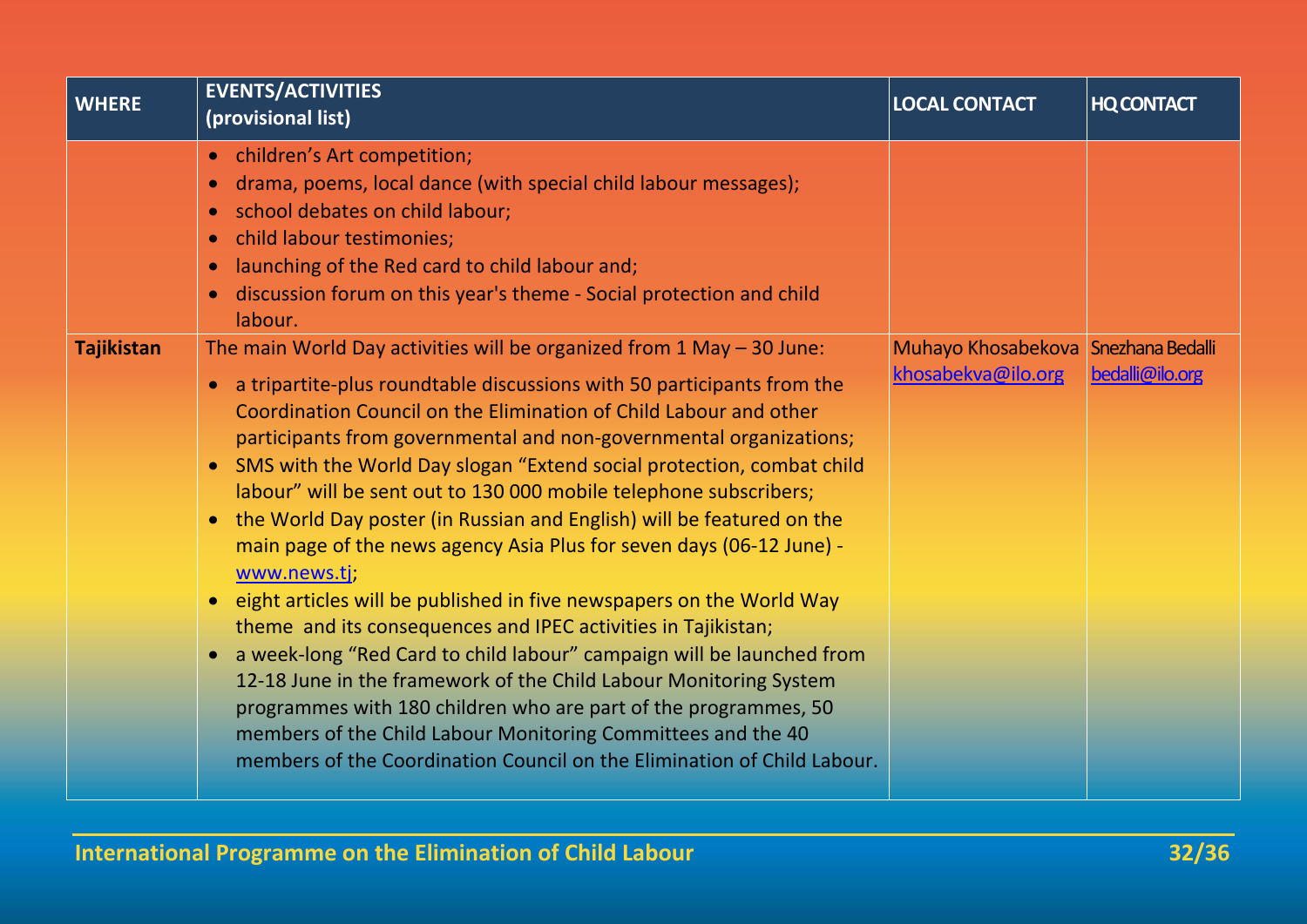| <b>WHERE</b>       | <b>EVENTS/ACTIVITIES</b><br>(provisional list)                                                                                                                                                                                                                                                                                                                                                                                                                         | <b>LOCAL CONTACT</b>                      | <b>HQ CONTACT</b>                     |
|--------------------|------------------------------------------------------------------------------------------------------------------------------------------------------------------------------------------------------------------------------------------------------------------------------------------------------------------------------------------------------------------------------------------------------------------------------------------------------------------------|-------------------------------------------|---------------------------------------|
| <b>Timor Leste</b> | SEPFOPE (Secretary of State for Vocational Training and Employment Policy,<br>Labour Inspection, and the National Commission Against Child Labour), in<br>coordination with employers' and workers' representatives, IGT and CNTI,<br>will organize a public and media event to raise awareness about child<br>labour. CNTI will also formally announce its role in combating child labour<br>and will engage in the ILO campaign "Show the red card to child labour". | <b>Eliana Pereira</b><br>pereira@ilo.org  | <b>Bharati Pflug</b><br>pflug@ilo.org |
| <b>Togo</b>        | Information and awareness raising sessions will be organized in five areas<br>(Dapaong, Kara, Sokodé, Atakpamé, Tsévié et Lomé) and a working session<br>of the National Committee will be held to revise the National Action Plan<br>against child labour.                                                                                                                                                                                                            | <b>Essodina M. Abalo</b><br>abalo@ilo.org | <b>Alexandre Soho</b><br>soho@ilo.org |
|                    | An information and awareness meeting with the National Steering<br>Committee and the National Committee for the Promotion of Social<br>Protection on 12 June will provide the opportunity to officially launch the<br>World Day activities. It will be accompanied by extensive media coverage by<br>public and private media, radio, print and television.                                                                                                            |                                           |                                       |
|                    | Pour célébrer la Journée mondiale, le Togo organisera des séances de<br>sensibilisation dans cinq domaines du Togo (Dapaong, Kara, Sokodé,<br>Atakpamé, Tsévié et Lomé) et une séance de travail du Comité national pour<br>réviser le document du Plan d'action national de lutte contre le travail des<br>enfants.                                                                                                                                                   |                                           |                                       |
|                    | La réunion d'information et de sensibilisation CDN (Comité Directeur<br>National) et CNPPS (Comité Nationale pour la Promotion de la Protection                                                                                                                                                                                                                                                                                                                        |                                           |                                       |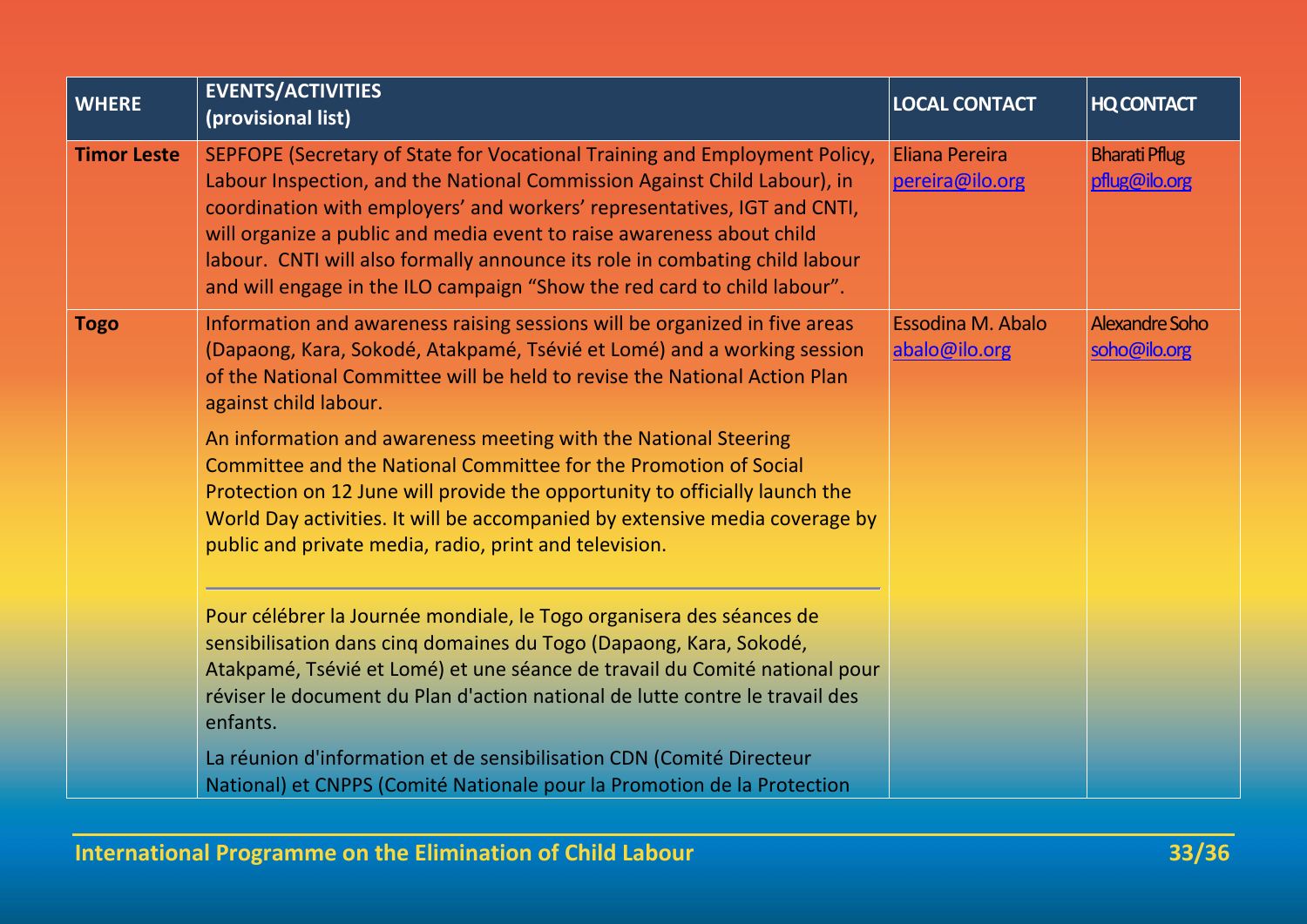| <b>WHERE</b>   | <b>EVENTS/ACTIVITIES</b><br>(provisional list)                                                                                                                                                                                                                                                                                                                                                                                                                                                                                                                                   | <b>LOCAL CONTACT</b>                        | <b>HQ CONTACT</b>                 |
|----------------|----------------------------------------------------------------------------------------------------------------------------------------------------------------------------------------------------------------------------------------------------------------------------------------------------------------------------------------------------------------------------------------------------------------------------------------------------------------------------------------------------------------------------------------------------------------------------------|---------------------------------------------|-----------------------------------|
|                | Sociale) le 12 juin, 2014 sera l'occasion de lancer officiellement les activités<br>de la JMCTE 2014. Elle sera accompagnée par une vaste couverture<br>médiatique par les médias publics et privés, radio, presse écrite et<br>télévision.                                                                                                                                                                                                                                                                                                                                      |                                             |                                   |
| <b>Tunisia</b> | A training workshop for labour inspectors and social workers will be held to<br>encourage their further involvement in the implementation of the National<br>Action Plan against child labour (2013-2014), launched on May 6.                                                                                                                                                                                                                                                                                                                                                    | <b>Chokri OUALI</b><br>chokri.ouali@gnet.tn | Laurence Dubois<br>dubois@ilo.org |
|                | En Tunisie, la Journée mondiale de lutte contre le travail des enfants sera<br>célébrée par l'organisation d'un atelier de formation au profit des inspecteurs<br>du travail et des travailleurs sociaux afin de les impliquer davantage dans la<br>réalisation et concrétisation du plan d'action national de lutte contre le travail<br>des enfants (2013-2014) qui a été lancé le 6 mai dernier.                                                                                                                                                                              |                                             |                                   |
| <b>Uganda</b>  | Various events will be organized, including:<br>10th June, 2014; National media/press conference at the Ministry of<br>$\bullet$<br>Gender, Labour and Social Development, with a statement by the<br>Minister for, Information. Materials on child labour will be<br>disseminated.<br>Film shows will be conducted in selected schools and community<br>$\bullet$<br>settings.<br>11 June: Workshop focusing on World Day for members of the Stop<br>$\bullet$<br>Child Labour Partners Forum. Information and locally produced<br>materials on World Day will be disseminated. | Jackie Banya<br>banya@ilo.org               | Patrick Quinn<br>Quinn@ilo.org    |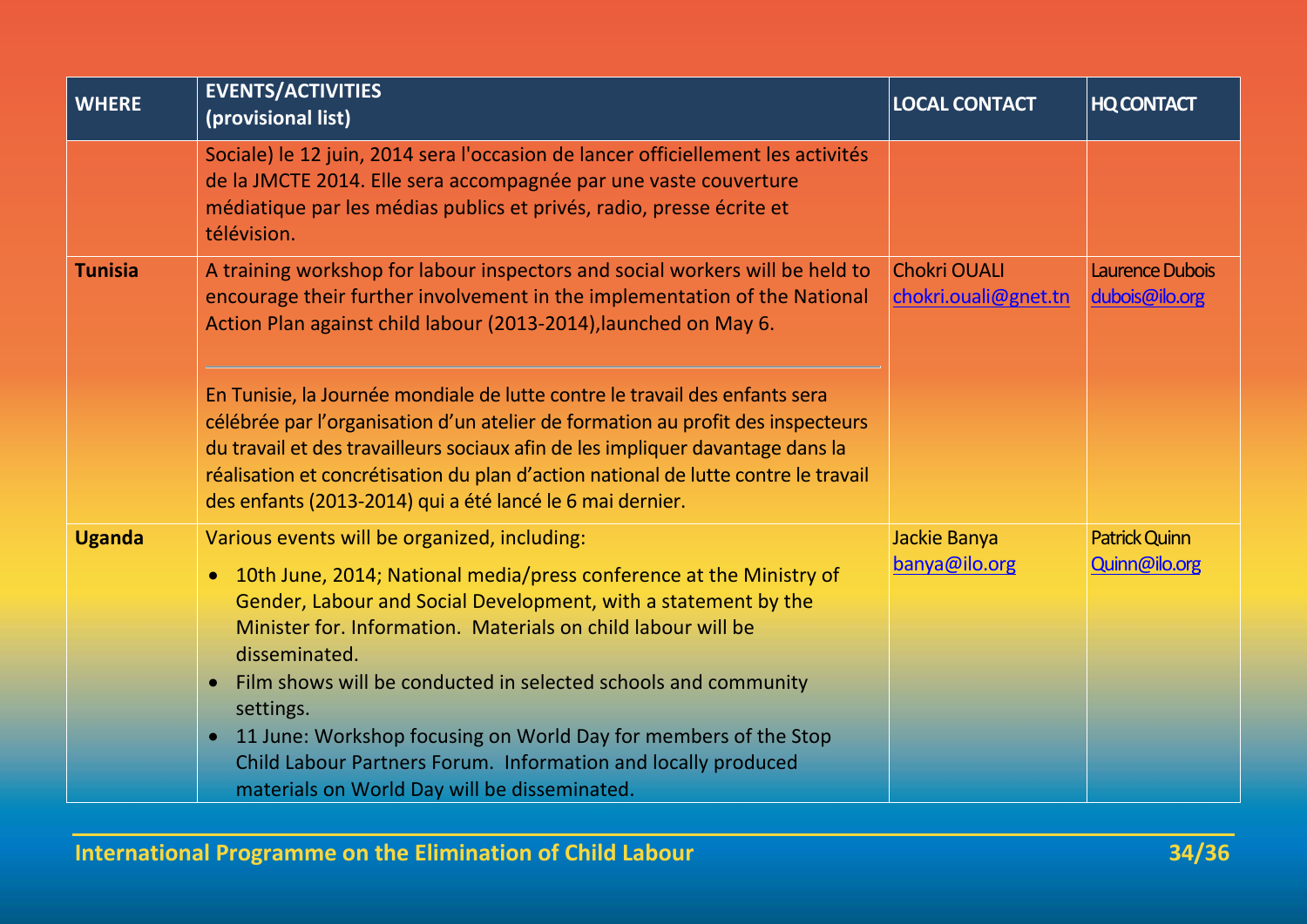| <b>EVENTS/ACTIVITIES</b><br>(provisional list)                                                                                                                                                                                                                                                                                                                                                                                                                                                                                               | <b>LOCAL CONTACT</b>                                                       | <b>HQ CONTACT</b>                     |
|----------------------------------------------------------------------------------------------------------------------------------------------------------------------------------------------------------------------------------------------------------------------------------------------------------------------------------------------------------------------------------------------------------------------------------------------------------------------------------------------------------------------------------------------|----------------------------------------------------------------------------|---------------------------------------|
| • 9-13 June: The Education International "One hour against child labour"<br>campaign will be publicized by the Uganda National Teacher's Union<br>• 12 June: Public marches led by the children's brass band.<br>Guest speaker will launch the red card campaign at a children's football<br>$\bullet$<br>gala.                                                                                                                                                                                                                              |                                                                            |                                       |
| The Government will organize a National Campaign on the theme<br>"Prevention and protection of children from violence, abuse and<br>exploitation" during the month of June.                                                                                                                                                                                                                                                                                                                                                                  | Oanh, Nguyen Mai<br>oanh@ilo.org                                           | <b>Bharati Pflug</b><br>pflug@ilo.org |
| 12 June: The ILO will organize talk shows with the ILO tripartite constituents<br>on "Social protection and the fight against child labour" on the 60 minute<br>Vietnamese TV channel 1 programme: the Dialogue Programme with two<br>repeated airings during the same week. 12 June: A 20-minute dialogue<br>between ILO tripartite constituents on the same will be broadcast on the<br>Social and Political programme of the Voice of Vietnam Radio (with two<br>repeated airings during the same week).                                  |                                                                            |                                       |
| World Day activities will include:<br>• Children's Caravan - "Children say YES to Social Protection! No to<br><b>Hazardous Work!"</b><br>On 11 June, in Khirbat Afiq, Mgrib Ans District at Dhamar Governorate, a<br>group of children (45) who work on mining sites, in extracting garnet, will,<br>together with parents, visit the different mining sites to raise awareness of<br>the hazards and risks involved in this type of work. They will also pay<br>several visits to neighbouring schools, civil society organizations and the | Ali Dehaq<br>dehag@ilo.org                                                 | Snezhi Bedalli<br>bedalli@ilo.org     |
|                                                                                                                                                                                                                                                                                                                                                                                                                                                                                                                                              | local authorities to remind them about the importance of education and the |                                       |